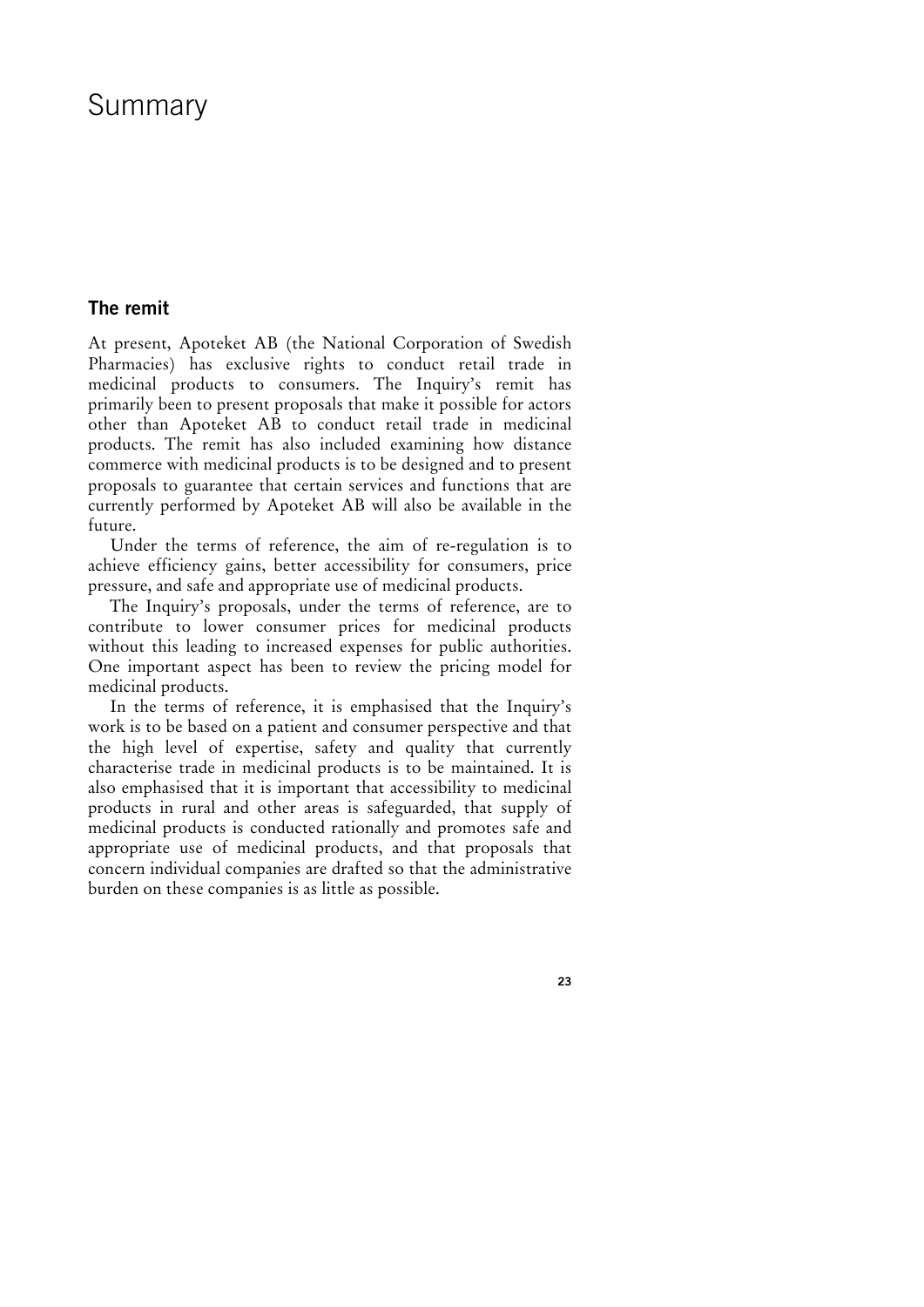# **Precautionary principle**

#### **Approach to change**

The terms of reference have left the Inquiry with a complex assignment and a tight time schedule. This situation has to a great extent shaped the Inquiry's broad and comprehensive approach.

The view of how the proposals should be drafted has also been affected by the general viewpoints expressed in the evaluation of previous re-regulation processes presented in the Regulation Inquiry's report *Liberalisation, regulations and markets* (SOU 2005:4).

The Inquiry has also studied with great interest experience gained from changing systems in the pharmacy service in other countries; this has provided valuable insights regarding strategies for change. At the same time, this experience is of limited use due to the unique initial situation in Sweden: nowhere else in the OECD area is there, or has there been, a situation where a nationwide, state-owned pharmacy chain is to be transformed into a market with a balanced structure of actors.

The terms of reference do not address issues concerning the state's ownership policy regarding Apoteket AB. Since the company's market share has a major impact on the implementation of the Inquiry's proposals regarding statutory regulations for a reregulated pharmacy market, the Inquiry is working with several tentative scenarios that form the outcome of different ownership policy approaches.

Together, the above starting points and restrictions form the following choices in the Inquiry's overall approach to change:

- As far as possible, build on previous systematic stages in the development of the pharmacy service.
- Do not change that which is considered to be working in a reregulated environment.
- Be radical in proposals where introduction of a reorganisation is necessary.
- Base proposals on evidence, where such is available.

Experience from other re-regulation processes show that it is difficult to predict the impact at all stages of a reorganisation. The effectiveness of the proposed regulations, the establishment of new practices, and the number and actions of the actors can only be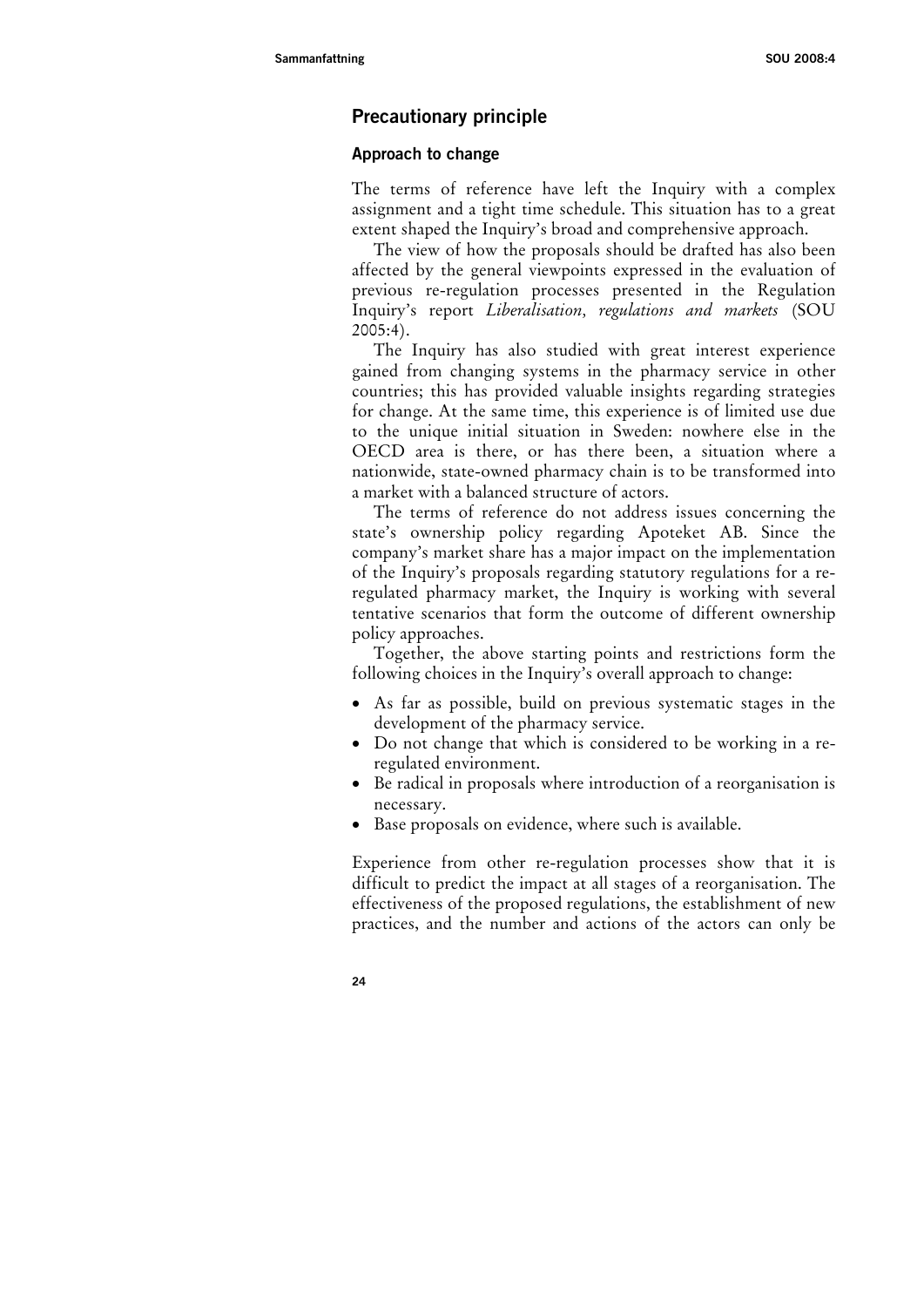assessed once the re-regulation is in place. The Inquiry therefore considers that in a first stage, the re-regulation should be conducted subject to review through continuous and structured evaluation, after which adjustments, amendments and restrictions can be made in the regulations. The Inquiry therefore proposes that a precautionary principle be applied, which means that:

- During an implementation phase of two years, it is proposed that models be used for pricing medicinal products and compensation to pharmacies that give primary consideration to control of society's costs for medicinal products and where increased market dynamism can later be introduced based on results of evaluations and the actual actor situation in the market.
- During the same period an independent evaluation process should be established to monitor the build-up and development of the pharmacy market with regard to the goals stated in the terms of reference and other essential conditions for a functioning market. Based on the results of the evaluation process, proposals can be made regarding the need for adjustments and supplementary measures.
- The Inquiry expects that after this kind of implementation phase and an evaluation process, proposals can be drafted for a more dynamic price model concerning medicinal products with functioning generic competition, open-ended transparency mechanisms and discount sharing models between the pharmacy industry and public authorities.

## **As far as possible, build on previous systematic stages in the development of the pharmacy service**

The reasons for the reforms that led to the establishment of the Pharmaceutical Benefits Board, the participation of medical services in the price-setting process and county councils' responsibility to pay for pharmaceutical benefits are also valid in a re-regulated market. The Inquiry bases its proposals on these established institutions, and in this main report proposes that measures be considered to, in the long term, further strengthen the role of the Pharmaceutical Benefits Board and the participation of medical services in the price-setting process. In the Inquiry's interim report on the provision of medicinal products to hospitals,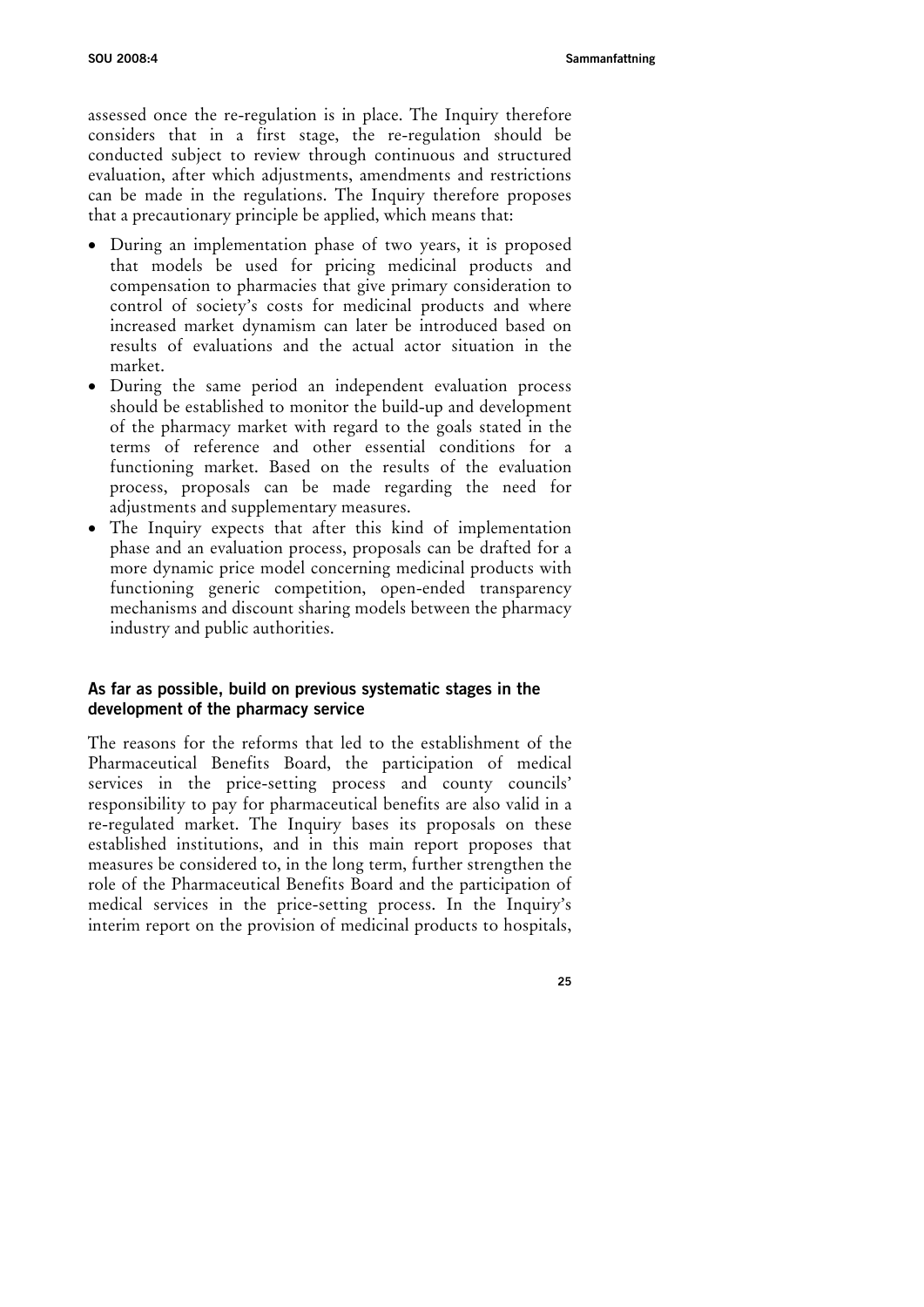county councils are given broader opportunities to make use of competition based on the opportunities they already have within the framework of the Public Procurement Act.

## **Do not change that which is considered to be working in a reregulated environment**

The current cost/utility value principle for pricing medicinal products with patents should be retained. These medicinal products represent the substantially largest portion of society's costs of the benefits scheme. The requirement of changing to cheaper parallel imports of medicinal products where such are available should be retained.

The obligation to provide prescribed medicinal products should be retained, as should the opportunity for generic substitution.

The construction of the high cost protection system should be retained. This entails equal treatment of consumers that is nationally uniform.

The uniform pricing of medicinal products and products that are included in the benefits scheme should remain.

Current principles for calculating the difference between a product's purchase price and retail price should be retained in all essentials. This means that the relative price levels will not change because of technical reasons that follow from the Inquiry's proposals concerning new ways to replace pharmacies.

The service that the Swedish Poisons Information Centre provides to medical services and the public will be safeguarded both through a new organisational position outside the competitive arena and through continuation of current financing.

## **Be radical in proposals where introduction of a reorganisation is necessary**

One condition for the idea of re-regulation to become a reality is that various pharmacy actors are able to start up in the Swedish market under reasonably long-term and stable conditions and with reasonably foreseeable risks.

These conditions are defined by such matters as:

- Terms of ownership,
- **26**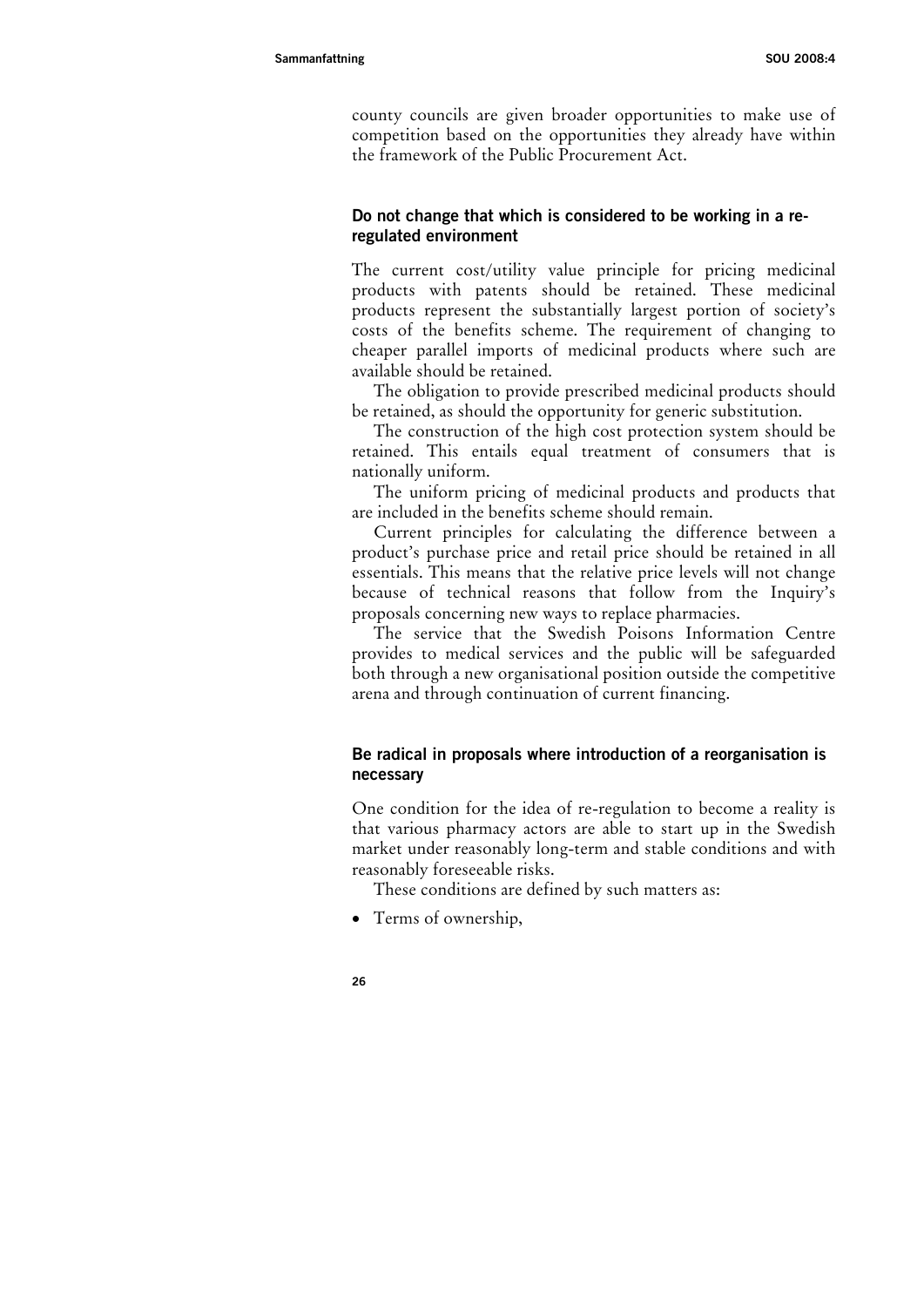- Rules for setting up pharmacies,
- Fundamental business conditions,
- Access to infrastructure on competitively neutral terms.

The conditions are also affected by the framework for Apoteket AB's initial market share and the opportunities for business development in this phase. This is defined by the state's ownership policy.

It is the Inquiry's assessment that the only current actor, Apoteket AB, will initially have a very strong position due to over twenty-five years of exclusive rights, its ownership situation and its generally good reputation among the public.

In light of this, the Inquiry considers that there should be few obstacles and low entry barriers for new actors, equal and competitively neutral access to the infrastructure and a business model with opportunities for negotiating logistics services and purchase prices for medicinal products.

The infrastructure of databases and information systems are important for efficient operations, control and overview of the use and costs of medicinal products and as background data for research and development. The proposal calls for these to be detached from Apoteket AB and operated under state ownership with a competitively neutral approach to all pharmacy actors.

The Inquiry also recommends that the state limit Apoteket AB's initial market share by selling some pharmacies. The aim is to facilitate a rapid establishment of a market situation with a functioning actor composition from a competition perspective.

#### **Start up phase under evaluation**

The Inquiry proposes a review in 2011, i.e. after a two-year start up phase. It is proposed that the Government draft a commission for an evaluation, to be assigned to an independent examiner, to follow developments and evaluate the realisation of objectives and other strategic aspects.

The period up until the review is intended to be used to evaluate the actual results of the new legislation, the freedoms, the restrictions, the functionality of the new regulatory system, etc. and to gain knowledge as to whether they are efficient and sustainable.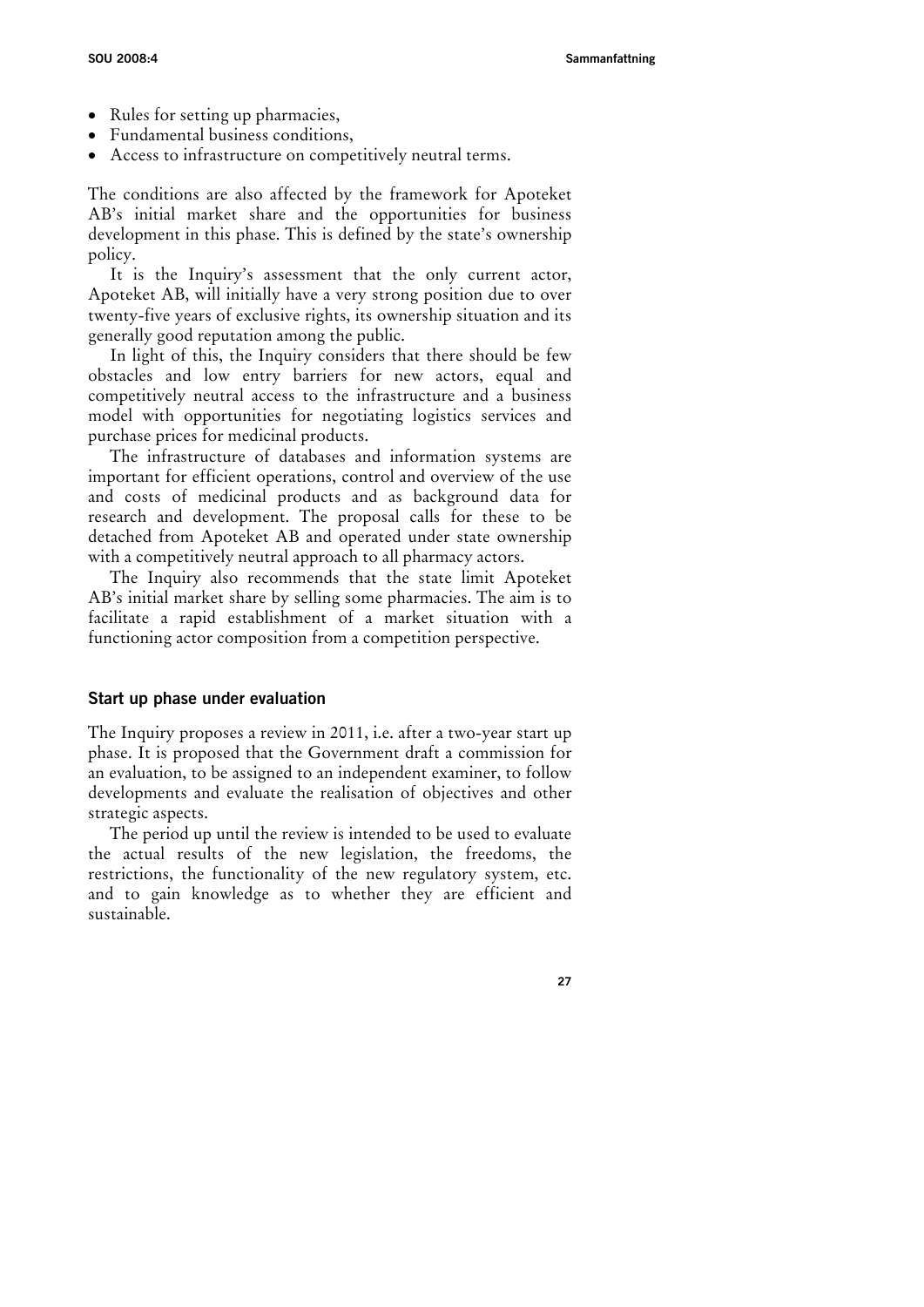This can then be done in light of actual knowledge of the state's ownership strategy regarding Apoteket AB, where the Inquiry presents various scenarios. Further, in this phase it should be possible to see enough contours of which actors start up in the market after regulatory reforms and thereby reach conclusions regarding the realisation of objectives, functions in the transparency system, division of discount margins between public authorities and pharmacies, etc.

In this way necessary adjustments and additions in legislation can be made in light of actual developments, evaluation results and proposals from supplementary inquiries.

In addition, this approach creates scope for building up learning and expertise at the government agencies with decision-making, supervision and control functions in a re-regulated pharmacy market.

#### **The need for subsequent inquiries**

Today's pharmacy system contains a number of solutions that are considered to have shortcomings, applications and practices that require clarification etc., which have been under discussion for varying lengths of time. Several issues are complex and in certain cases there is no common view as to how to formulate a new proposal.

A number of these kinds of issues have been channelled to the Inquiry in the hope that it will be able to present proposals.

In view of the time frame at its disposal, the Inquiry has chosen to give priority to the most central issues. This means that the issues mentioned will be carried over into the re-regulated system to be solved there by subsequent inquiries. Priority has been given to issues considered to be of crucial importance to re-regulation.

#### **Confidence regarding cost control during the start up**

Substantial changes should not be made to regulations and decision-making processes for pricing in the patent-protected pharmaceutical segment. This segment is the substantially largest cost item of the pharmaceutical benefit scheme.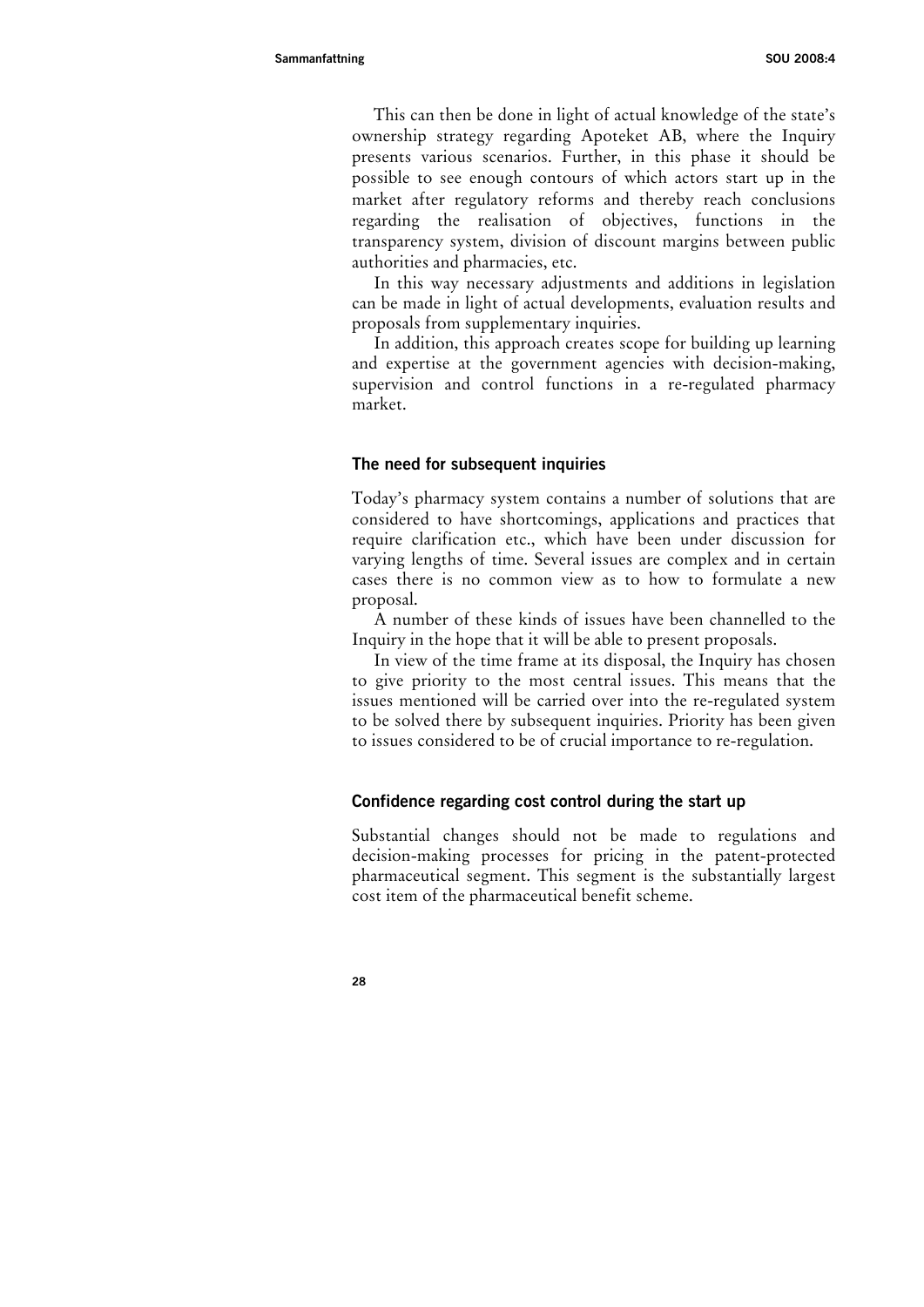Regarding the pharmaceutical segment without patent protection with generic competition, it is proposed that a robust model, tested in a competitive environment, be introduced and used during the start up phase. The model will allow adjustments and can be set so that the profits realised by society through the generic reform are retained, which is verified through the simulations carried out by the Inquiry.

The model also means that the current monthly changes in the generic selection can be replaced by a selection strategy that provides greater continuity, so that the extra compensation for additional costs regarding the changes that Apoteket AB currently receives can immediately be dispensed with. This also means fewer changes for customers.

Proposals will be presented on price pressure, transparency regarding purchase discounts and the division of these between pharmacies and public authorities, which is expected to lead to reduced costs for public authorities as early as during the implementation phase. The overall cost reduction during the first year is estimated at SEK 110 million, and during the second year an additional SEK 80 million is expected to be saved.

The Inquiry proposes a system for compensation to pharmacies that allows good predictability and control over costs for the services financed by society that pharmacies are required to carry out.

The Inquiry has paid considerable attention to the price pressure goal contained in its terms of reference and proposes following a cautious strategy with robust tools for cost controls during the implementation phase.

## **International industry trends**

A number of interesting changes are occurring in the international pharmacy and wholesale markets. On the one hand, this development is characterised by an increased abundance of variety with regard to forms of distribution, such as direct sales from industry to pharmacies and medical services, specialised wholesalers and pharmacies, providing deliveries from a distance and new logistical solutions. On the other hand, the market is characterised by larger concentrations in both the pharmacy and wholesaler segments and integration in commercial chains.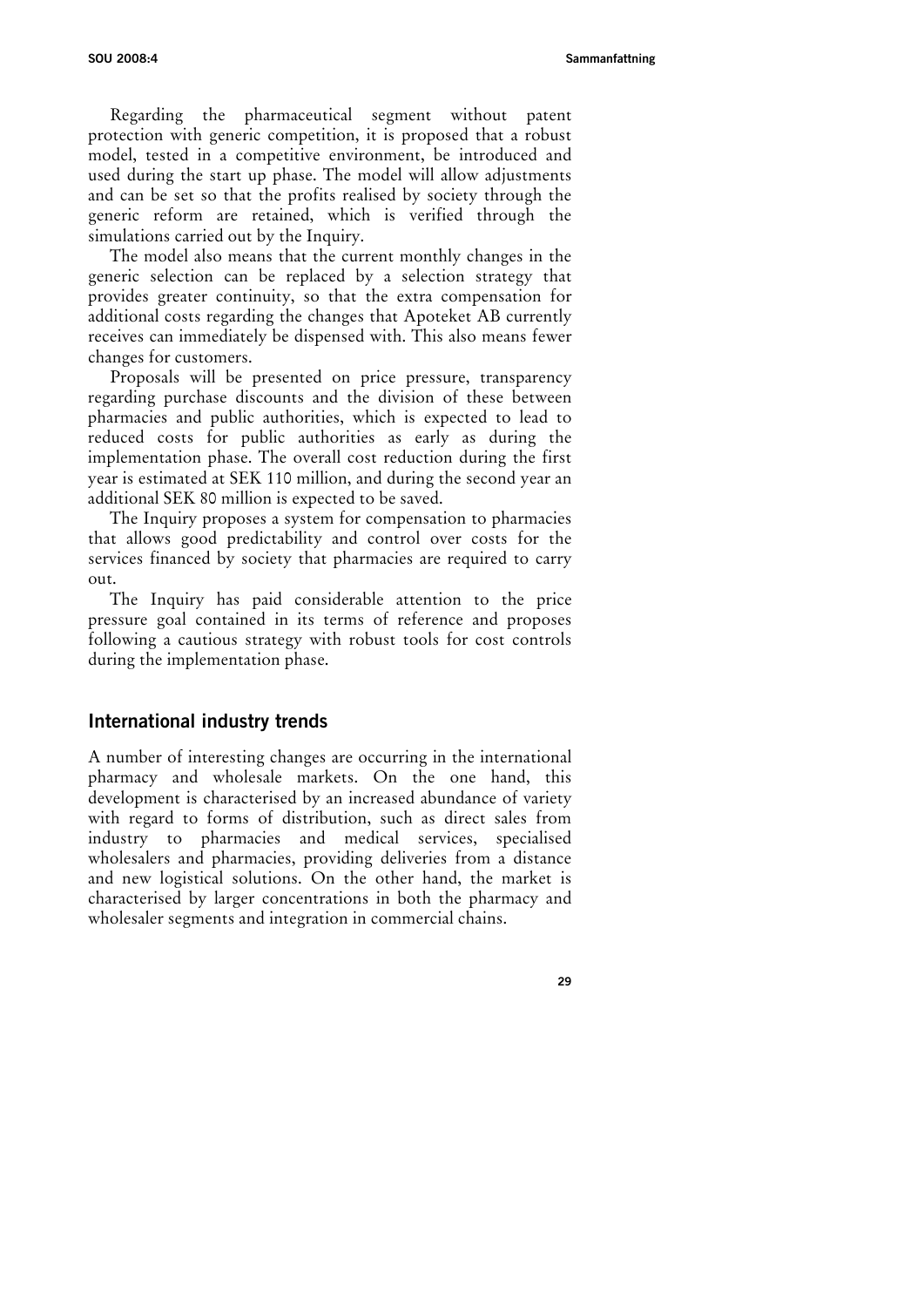It is becoming more common for pharmacies to receive compensation from both negotiated discounts on generic and parallel imports, and to receive compensation for each prescription filled or for each package sold.

In Europe, consolidation among wholesalers is taking place. From 1990 to 2004, the number of wholesalers with complete selections fell from 600 to 150. In 2004, the three largest wholesalers had 46 per cent of the market in the EU as it was at that time (22 countries). At the same time, it is becoming more common for wholesalers to build up pharmacy chains of their own with pharmacies that they either own or are linked to through franchising or other contract-related models. This development means that more pharmacies are owned by companies and that both horizontal and vertical integration is growing in scope.

Mail order solutions, which stand for about 20 per cent of the American market, are now growing in Europe as well. In some countries, such as the Netherlands, Germany and Switzerland, the market share is 5–8 per cent.

## **Medicinal products market segment**

In all, sales of medicinal products amounted to some SEK 31 billion in 2006. Price formation works according to completely different kinds of logic in different segments of the supply of medicinal products. The largest segment by far is made up of medicinal products with active patents that are prescription products. In 2006, this segment stood for some SEK 20 billion. The next largest segment was the use of medicinal products in inpatient care, which spent nearly SEK 6 billion. Generically interchangeable products accounted for over SEK 3 billion and non-prescription sales covered nearly SEK 3 billion. In addition, there are two smaller segments, one made up of prescription medicinal products that are not included in the benefits scheme and are therefore paid in full by the consumer, and finally non-prescription medicinal products that are prescribed and therefore are covered by the pharmaceutical benefits scheme.



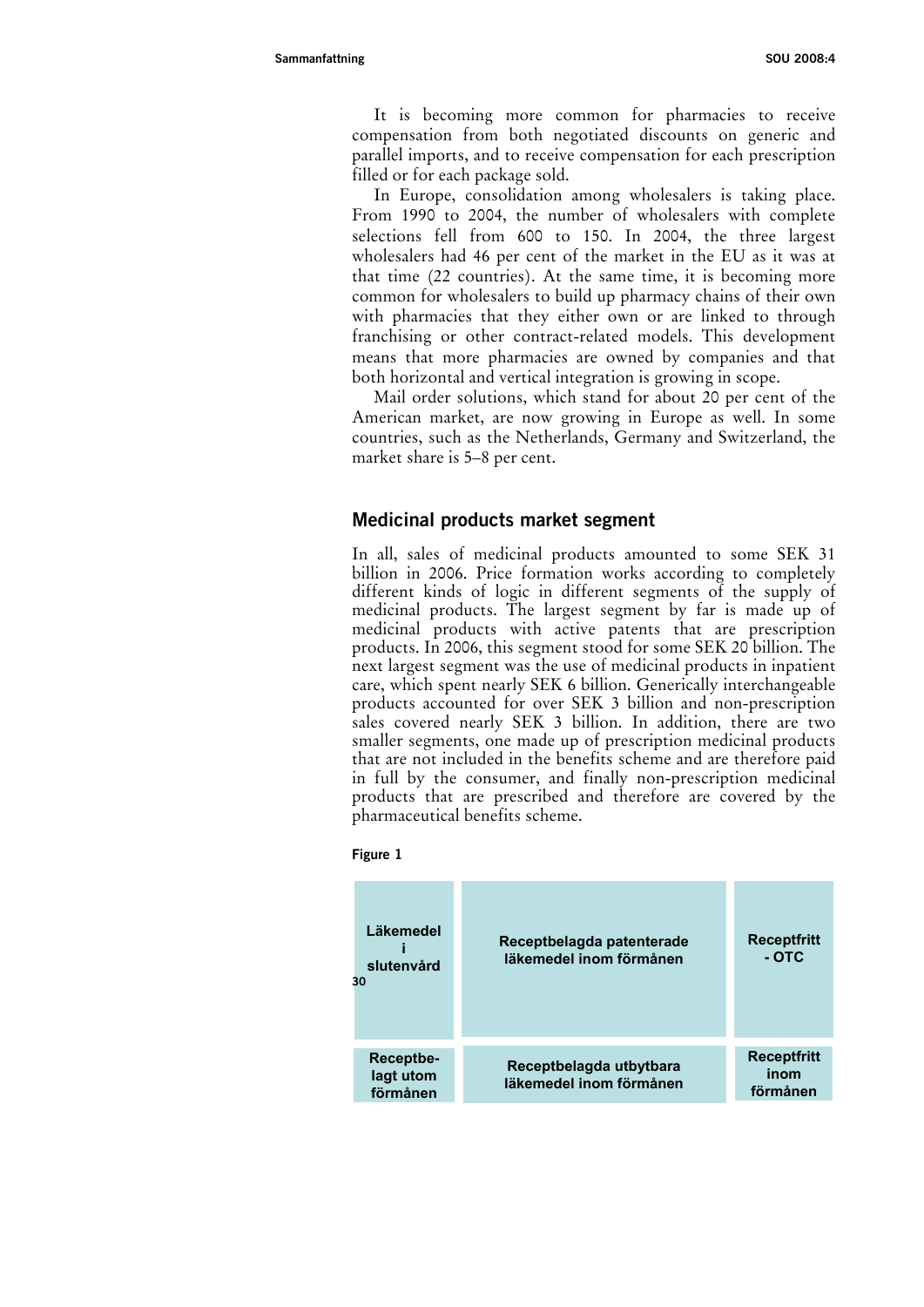# **Costs of medicinal products in Sweden**

The overall costs for Swedish medicinal products increased rapidly during most of the 1990s, but the rate of increase levelled off from 2002 and onwards.



#### **Figure 2 Costs for medicinal products 1990–2006, SEK million**

Studies of which factors were behind the sharp increase in costs for medicinal products during the 1990s indicated two important components: an increasing volume of medicinal products consumed and a shift from using older, cheaper medicinal products to new, innovative products. The shift in the selection to more expensive medicinal products was the factor that drove the cost increase the most.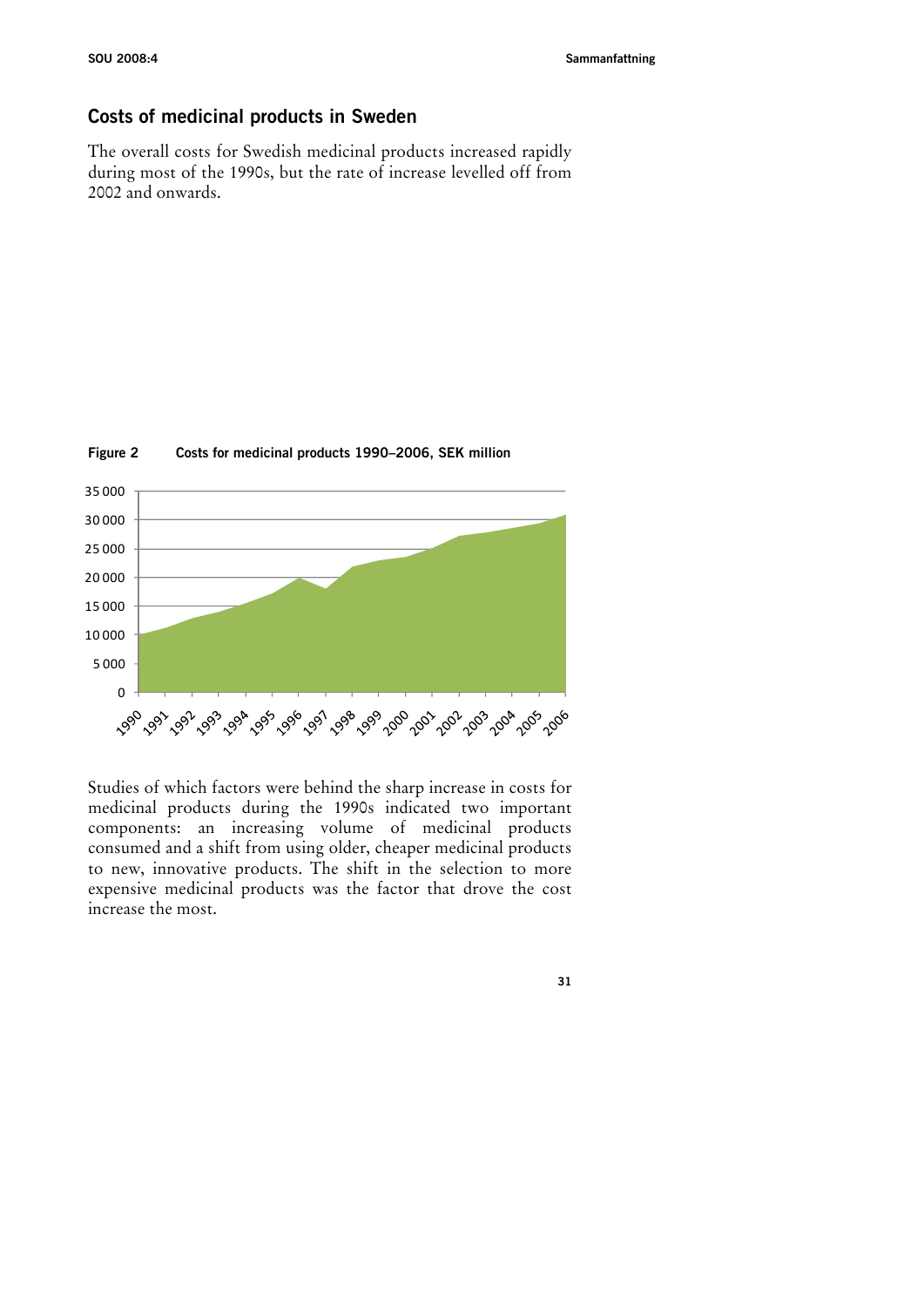Since 2002, sales in the prescription medicinal products segment have remained relatively stable, while sales of non-prescription medicinal products and inpatient care have continued to increase.



**Figure 3 Changes in costs for medicinal products 2000–2006, where** 

\*) The graph displays the cost growth in variable prices as an index since 2000.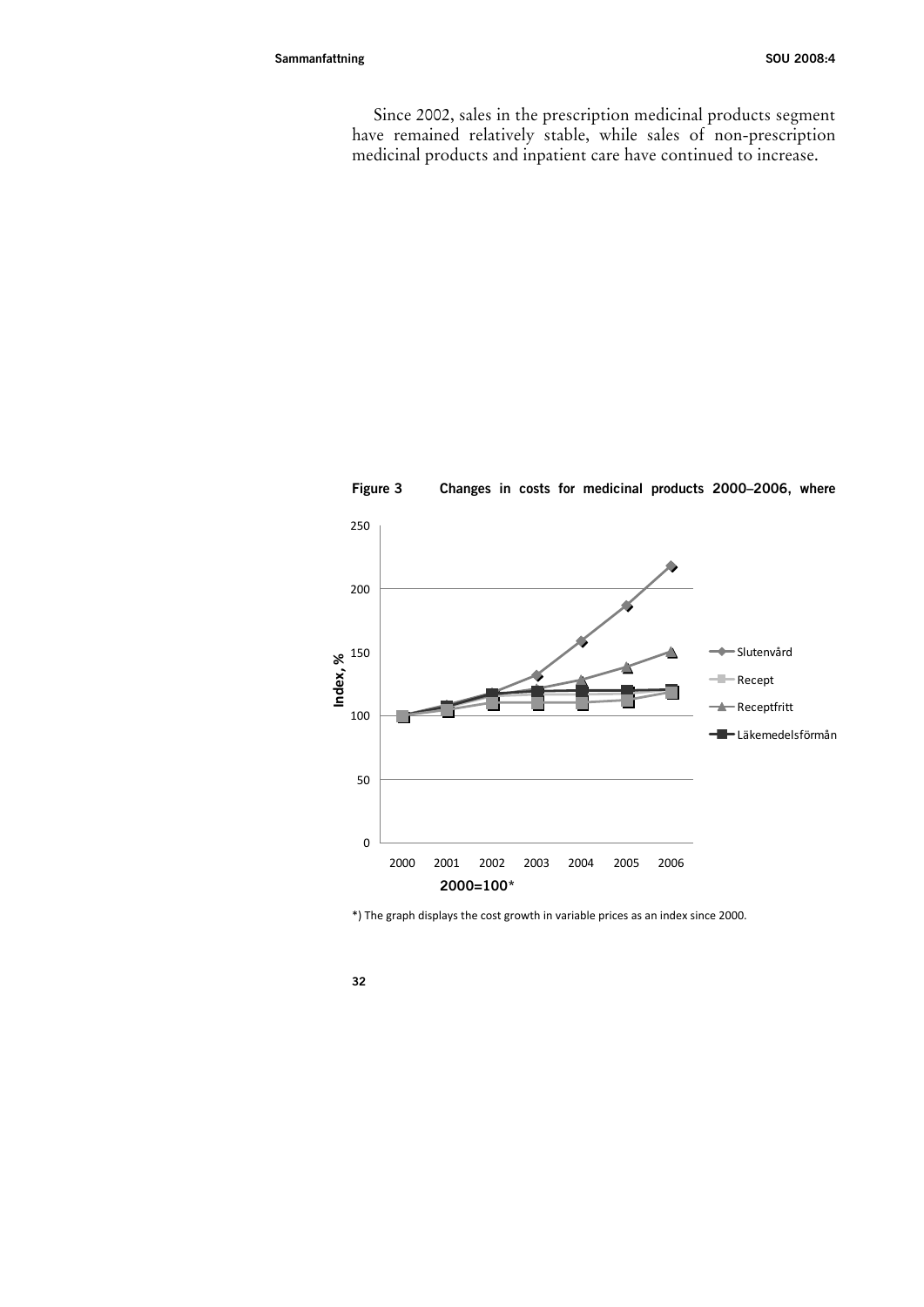In the next few years, the costs for pharmaceutical benefits are expected to increase more rapidly than in recent years. The National Board of Health and Welfare estimates that the rate of cost increases will rise by 3.5 per cent in 2007. During 2008–2009 the cost increase is expected to be about 4.5 per cent and somewhat higher in 2010 and 2011.

The National Board of Health and Welfare gives the following as the primary reasons as to why the costs are being pushed up:

- fewer major patents expire,
- more medicinal products are expected to be introduced,
- the volume is expected to increase in light of underlying factors such as the age structure and living habits of the population,
- fewer medicinal products are expected to be transferred to inpatient care.

# **Financing costs of medicinal products**

Public funds, from the state and county councils, cover about 71 per cent of the total costs for medicinal products in Sweden. This is a higher percentage than the average in the OECD, which was 61 per cent in 2006. All of the Nordic countries except Iceland are close to or under the OECD average regarding tax-financed medicinal products. Of the 29 öre of the 'medicinal products krona' that the public is responsible for, 21 öre (70 per cent) go to prescription medicinal products and 9 öre (30 per cent) go to selfcare products.



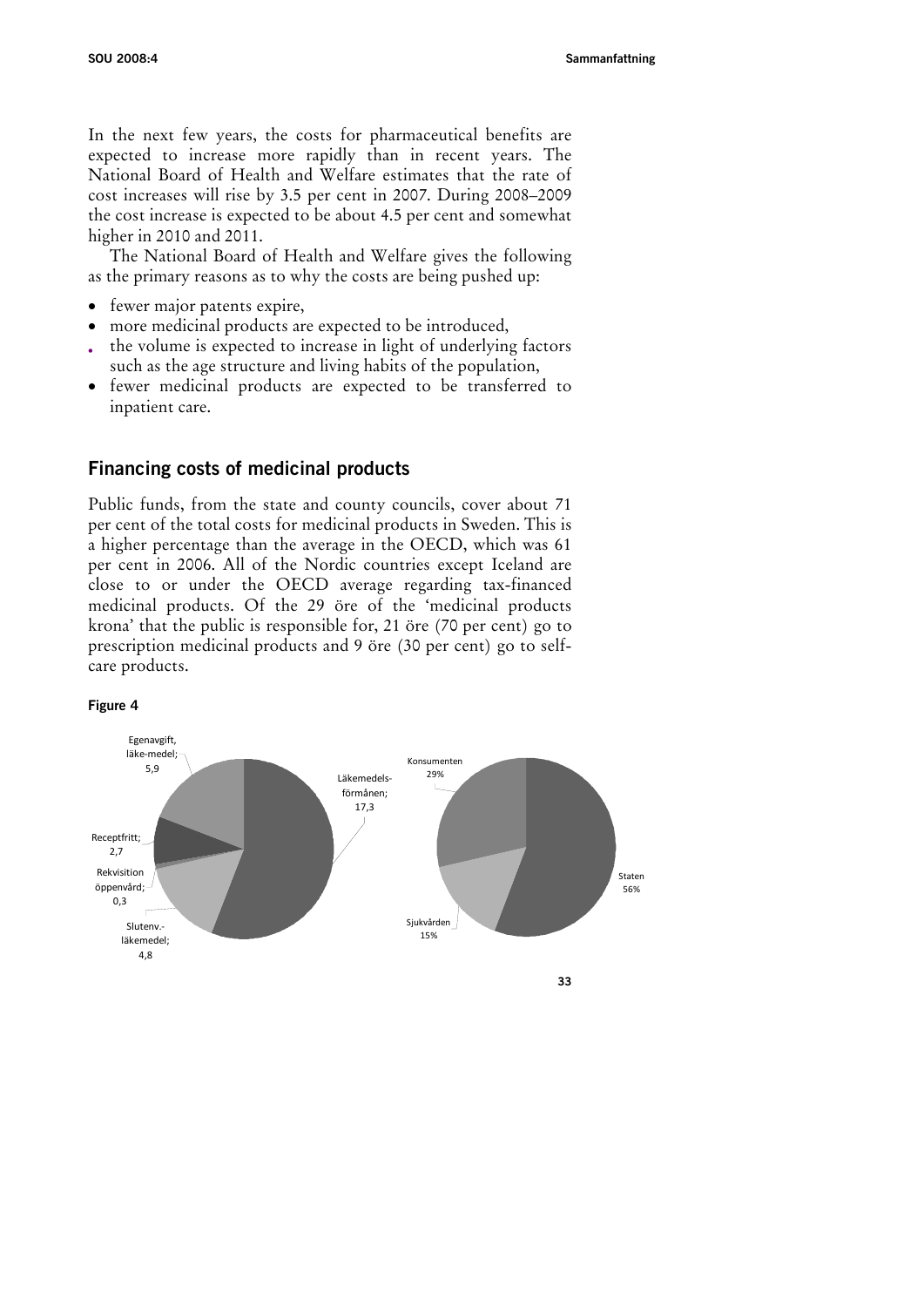## **Price comparisons with other countries**

For many reasons, it is technically difficult to make exact price comparisons between countries. There are a number of systems used to establish prices and the systems have changed considerably in recent years. The patterns of using medicinal products also differ dramatically from one country to another – different preparations are prescribed, and there are different strengths and different package sizes for one and the same preparation. The Inquiry has had access to several analyses, and this summary refers to an OECD analysis published in 2007.

The OECD concludes that the prices obtained by manufacturers in the Swedish market are, by European standards, high within the market segment subject to patents, and that it is only in Germany that manufacturers receive higher prices than in Sweden for new medicinal products.





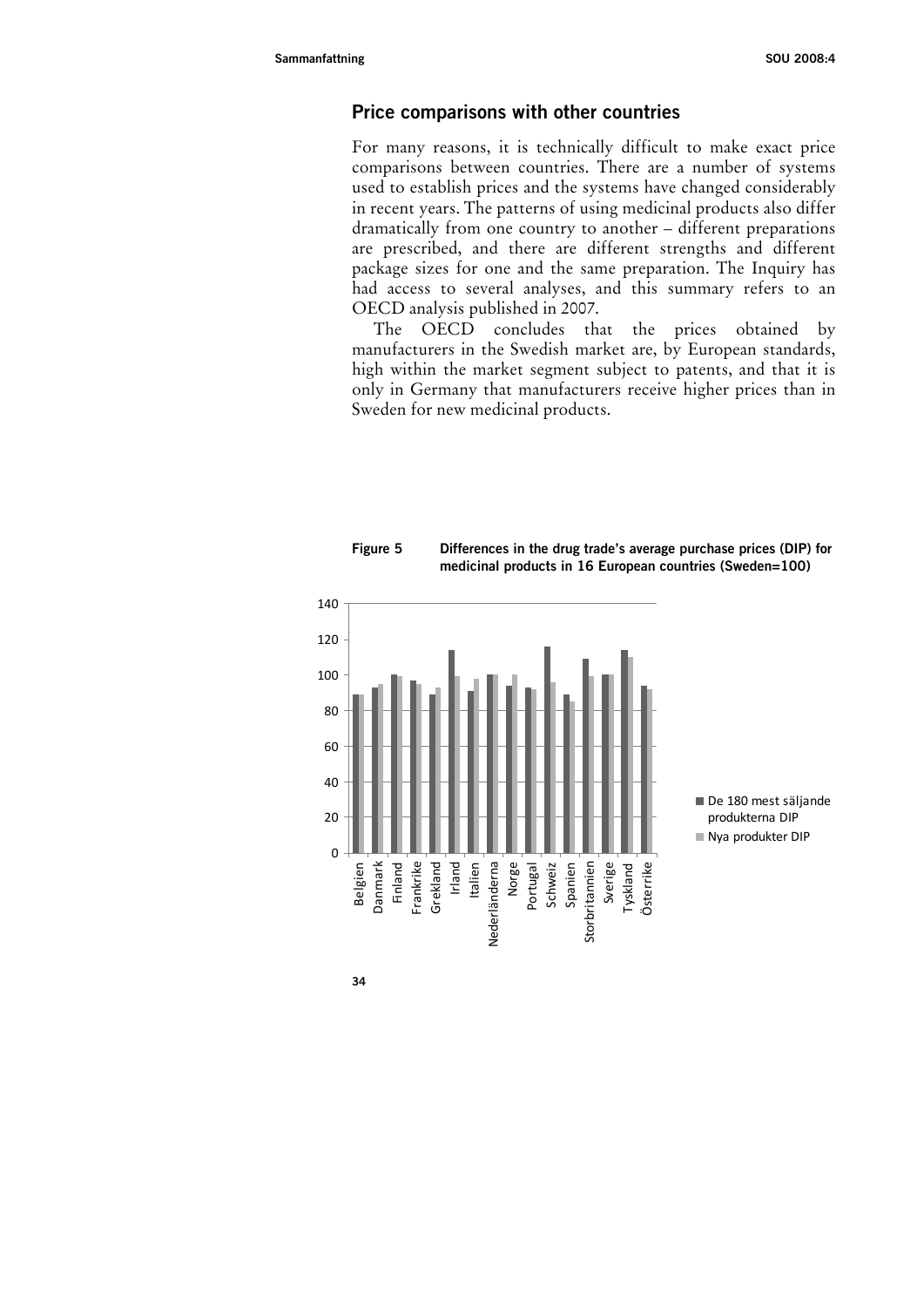The varying results in the different ways of making international price comparisons invite the use of caution regarding conclusions.

The following sums up the Inquiry's point of departure, which forms the basis of the analyses and proposals:

#### **Original medicinal products with active patents**

Sweden has low, among the lowest, prices for medicinal products on the customer side, or AUP.

Purchase prices to Apoteket AB, called AIP, are average when compared to European standards.

The medicinal products industry's sales prices, or DIP, are comparatively high.

#### **Generically interchangeable medicinal products**

Sweden has relatively low prices for medicinal products on the customer side, AUP

When it comes to AIP and DIP, Sweden is at an average European level.

#### **The retail trade**

According to Apoteket AB, there were 870 outpatient pharmacies in Sweden in 2006. The 870 pharmacies' sales in AUP (income) varied from SEK 0.9 million to SEK 245.7 million. The average sales figure per pharmacy was SEK 32 million. In 2006, sales figures for the median pharmacy were just over SEK 25 million.

The total margin (compensation from the pharmaceutical benefits scheme) for all pharmacies amounted to SEK 3.6 billion for medicinal products and almost SEK 0.3 billion for other products covered by the benefits scheme.

In 2006, the margin for pharmacies in Sweden was 16.4 per cent measured as a percentage of the purchasing price for prescription products. This is low from an international perspective. The following comparison is based on a European study from 2007.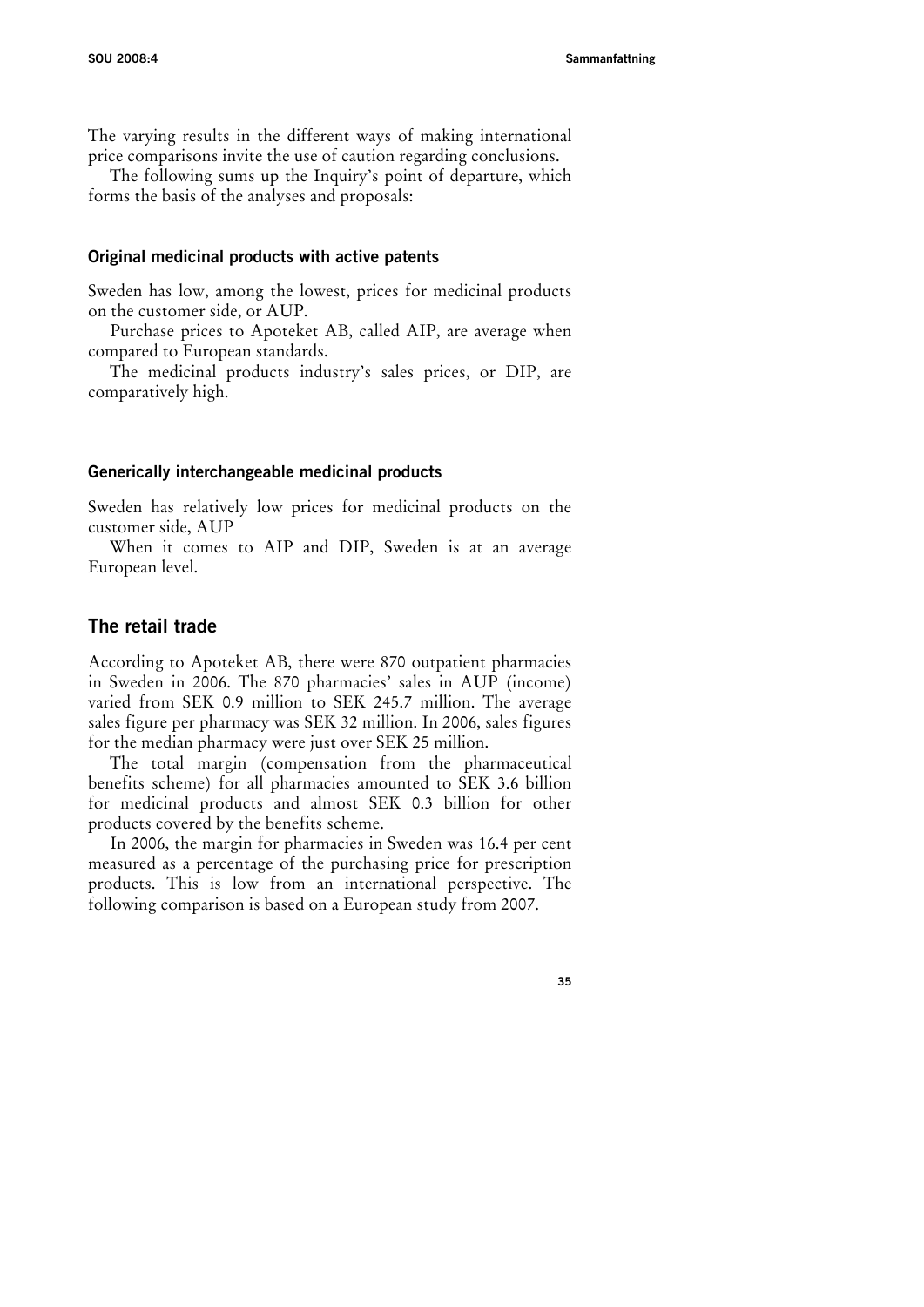

**Figure 6 Pharmacy margin and pharmacy density** 

This comparison is to be interpreted with a good deal of caution since information from pharmacies can vary greatly from one country to another. On the surface, the graph could be interpreted to mean that pharmacy margins tend to rise with increased pharmacy density. Sweden, with the lowest pharmacy density, also has the lowest pharmacy margin of these countries. Other factors also play a part. In the UK for example, pharmacies are to carry out certain expanded healthcare services, but have insignificantly higher margins than in Sweden, and pharmacy density is twice as high.

In Sweden there are 10 700 persons per pharmacy. Only Denmark has lower coverage (16 800 persons per pharmacy). The median of the 25 European countries that submitted data is 3 900 persons per pharmacy. In the UK, the figure is nearly 5 000 persons per pharmacy. After re-regulation of the Norwegian pharmacy market, the number of persons per pharmacy dropped from 11 540 to 8 098.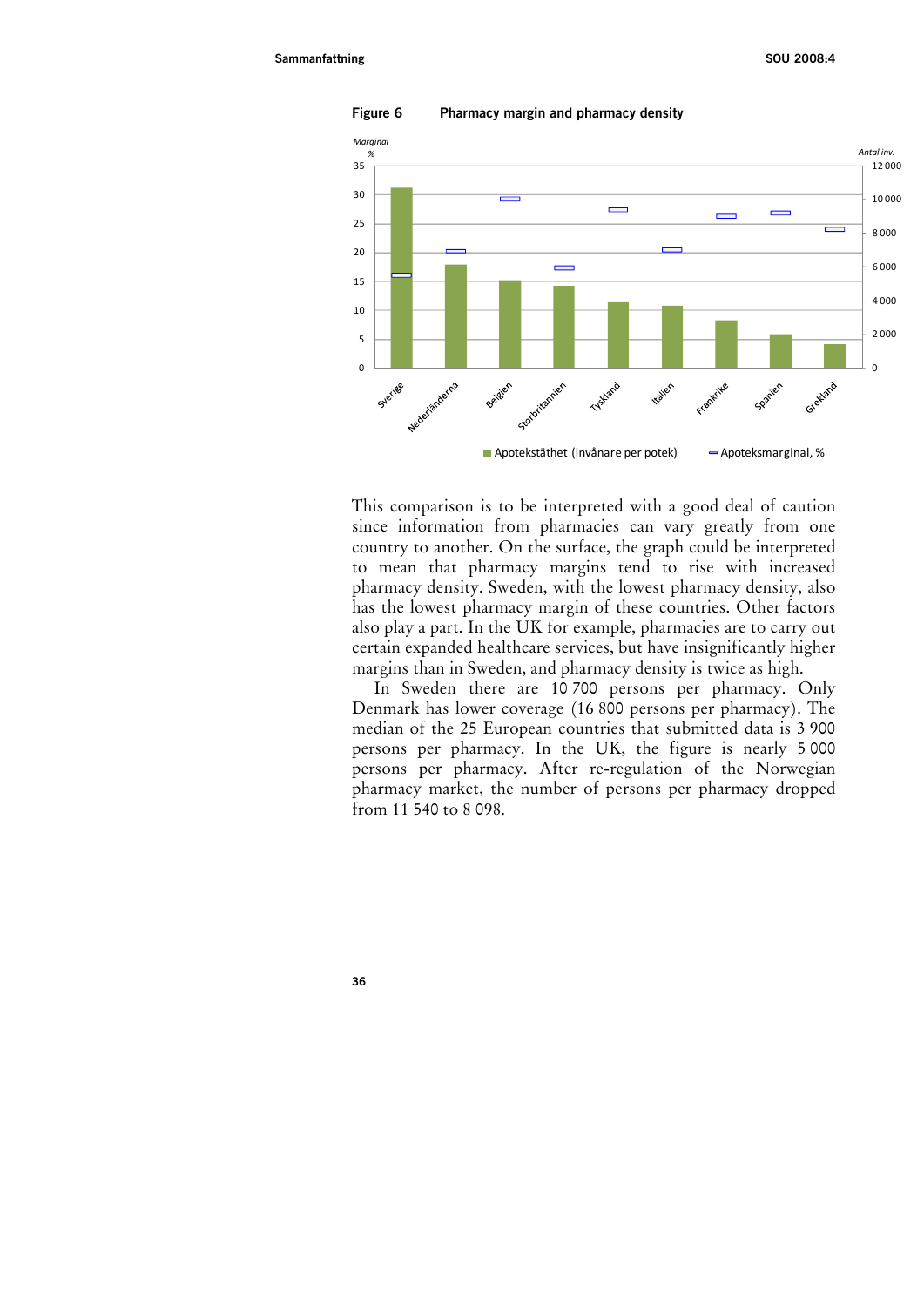# **Price formation mechanism**

#### **General requirements**

In a study on price regulations in the UK published in 2007, the British Office of Fair Trading (OFT) summarised that the following criteria and requirements should be established for effective pricing.

- The system should produce economic efficiency.
- It should be functional, adaptable and strike a reasonable balance between flexibility and stability for stakeholders.
- It should be transparent and provide society and stakeholders with good insight into price formation.

The Inquiry agrees with this view and, further, considers that criteria to be fulfilled include:

- creating mechanisms that give public authorities control over the development of costs for medicinal products,
- creating incentives for global manufacturers to supply medicinal products in Sweden,
- creating incentives for research and development in cooperation with Swedish basic and clinical research and development,
- creating scope for new, more effective and probably more expensive medicinal products within a limited socio-economic framework,
- creating a balance between costs for medicinal products and other health and medical care resources, and
- creating stimulus for the safe use of medicinal products based on patient benefit and good management.

## **Mechanisms for price pressure**

The Inquiry's terms of reference and goals include elements that generate pressure on increased costs for the distribution of medicinal products, such as greater accessibility, a better range of services and, possibly, increased costs for supervision in a more dynamic market with more actors. The patient and consumer perspective should be strengthened.

The Inquiry's assessment is that the factors that generate costs can be managed.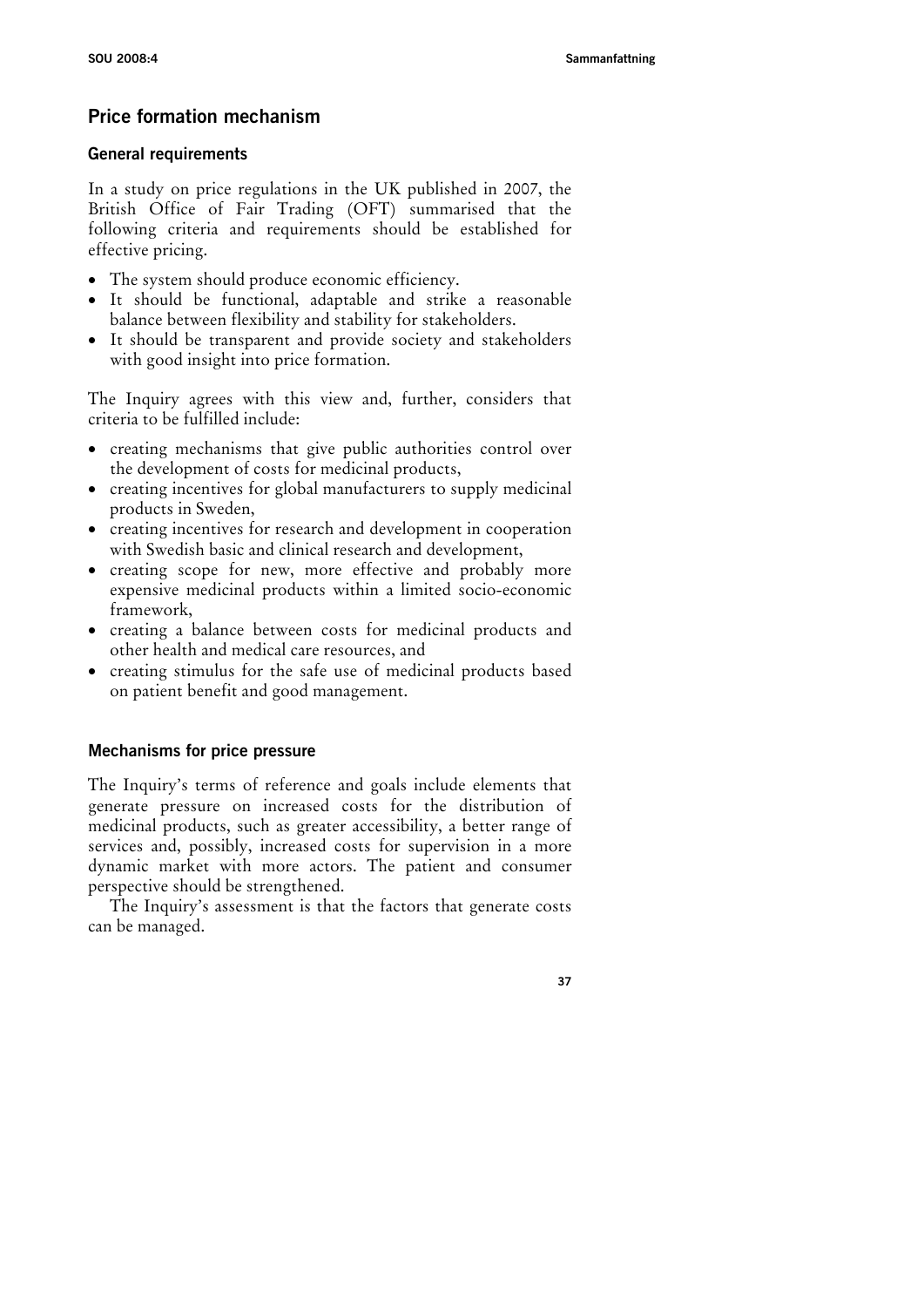Several international studies indicate that there is value in giving pharmacies a mandate to constitute a commercial counterweight to the medicinal products industry and to be able to negotiate their purchase prices. The OECD report and others also show there is potential for lower purchase prices. The Inquiry has chosen to provide pharmacies in the re-regulated market with this instrument so as to achieve increased price pressure.

For the negotiations to be successful, it is of vital importance to be able to link prices to guaranteed volumes, to be able to approach different suppliers, to have access to an efficient logistics service and to have knowledge of the European price and supplier situation. For these and other reasons, the Inquiry sees no reasons for setting obstacles for pharmacy actors that have these capabilities, but instead sees them as a necessary commercial counterweight to pharmaceutical companies.

#### **Pricing and business logic**

The pricing model is based on the classification that the Medical Products Agency assigns to medicinal products in exchange groups. This classification is based on medical criteria and concerns the possibility of exchanging medicinal products with one another. There are a large number of these kinds of groups while the number of medicinal products included in them varies.

On the basis of this classification, two price models are defined that are based on the business logic created:

- a. existing active patents,
- b. expired patents and stable generic competition.

Competition and price pressure occurs in segment *a* when parallel imported or parallel distributed medicinal products that are interchangeable with the original exist.

Competition and price pressure occurs in segment *b* when patents expire and stable access to generic copies is available on the market.

Interchangeability is based on medical criteria while patent/nonpatent is the business logic dimension of the price model.

**<sup>38</sup>**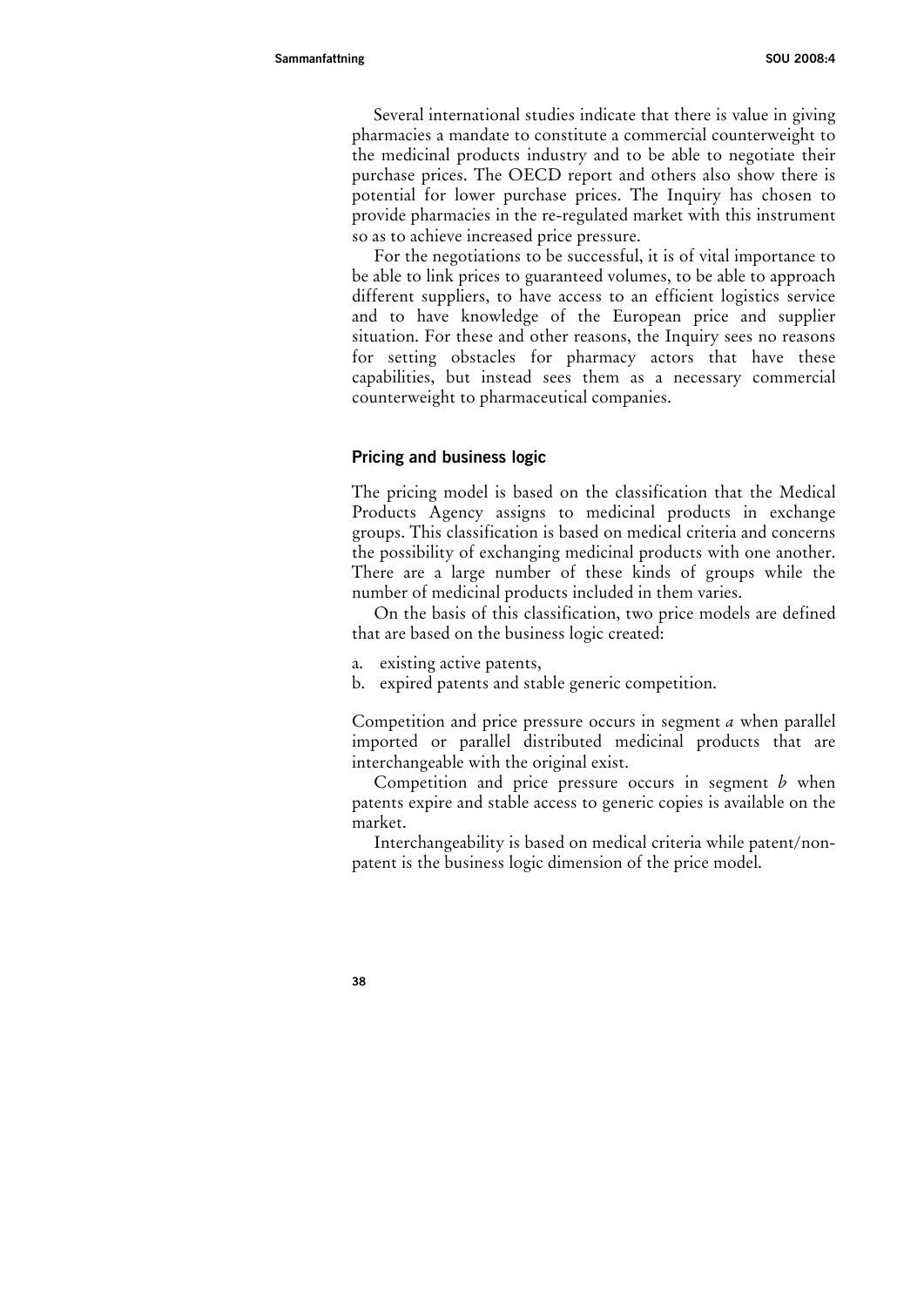# **Pricing models in summary**

The Inquiry proposes that some of the key cornerstones of the current price model be left unchanged. These include:

- The role of medical services in the pricing system and the responsibility of county councils for costs should be maintained. Even though the OECD considers that there is no clear evidence regarding effects, the Inquiry feels that additional time must be given to develop clear control mechanisms in healthcare. The Inquiry considers that the county councils' responsibility for costs and its role in the pricing process will improve the conditions for the qualitative control and appropriate use of medicinal products.
- The Pharmaceutical Benefits Board should set the pharmacies' retail prices (AUP) for all medicinal products covered by the benefits scheme. The prices of medicinal products that the Pharmaceutical Benefits Board decides are to be covered by the benefits scheme should be uniform throughout the country. As before, the Pharmaceutical Benefits Board should decide if a medicinal product is to be covered by the pharmaceutical benefits scheme.
- The current high-cost protection scheme for consumers should be maintained and thus remains unchanged by the Inquiry's proposals.
- Prices for medicinal products with active patents should be set by the Pharmaceutical Benefits Board on the basis of a costbenefit principle. A government price agency would enable pricing with a uniform price model and price level across the country.
- The obligation to supply should be retained for all prescription medicinal products.
- Pricing of non-prescription medicinal products that are not covered by the benefits scheme should, as before, be free.

The following are new central mechanisms whose introduction is proposed with regard to the re-regulation of the pharmacy market:

• When a medicinal product has stable generic competition, the Pharmaceutical Benefits Board should lower the pharmacies'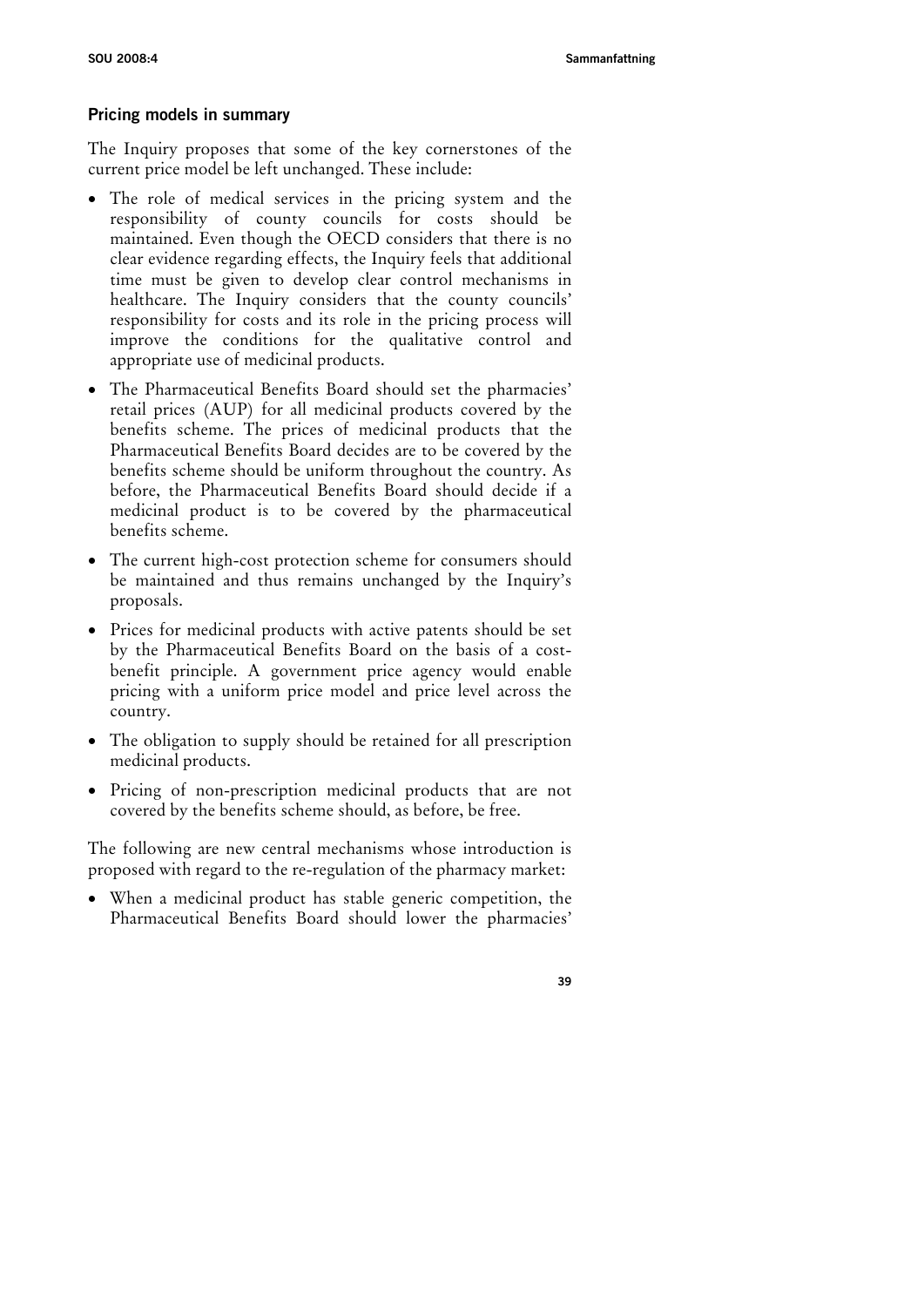retail price (AUP) by a specified percentage according to a *benefits price model for exchange groups*. In the first stage of reregulation, when a new pharmacy market is being established, pricing should be done with consideration to society's need of security as regards control of the overall costs. In a second stage, when a new pharmacy market is established, more dynamic pricing should be introduced.

- The Inquiry's proposals would allow pharmacies to develop a business model that includes negotiation of purchase price with manufacturers/wholesalers, which will mainly have an impact on medicinal products that are interchangeable, i.e. medicinal products with stable generic competition and parallel imports.
- Part of the larger trading margin that results from the right of pharmacies to negotiate purchase prices, to be set by the Government, should be transferred to public authorities and consumers by means of lower AUP prices and/or adjustments to compensation to pharmacies.
- Price formation should therefore also be transparent by means of obligatory reports to the Pharmaceutical Benefits Board concerning manufacturers' prices to wholesalers/pharmacies (DIP) regarding prescribed medicinal products covered by the benefits scheme.
- Compensation to pharmacies should be changed. It should be replaced by a set compensation per customer served. Pharmacies should also be compensated through a set annual basic compensation. This will create a neutral compensation system regardless of a product's price.

In the system for pricing proposed by the Inquiry, compensation to pharmacies also acts as a regulator to transfer some of the results of streamlining and price negotiations between pharmacies and manufacturers to public authorities. So as not to disturb the current balance between social security contributions and benefits, the Inquiry proposes that the compensation received by pharmacies for filling prescriptions and other services be decoupled from the pharmacy surcharge that is to be included in the consumer price (AUP).

As previously mentioned, the Inquiry recommends that the reregulation be carried out in two stages. During a first, two-year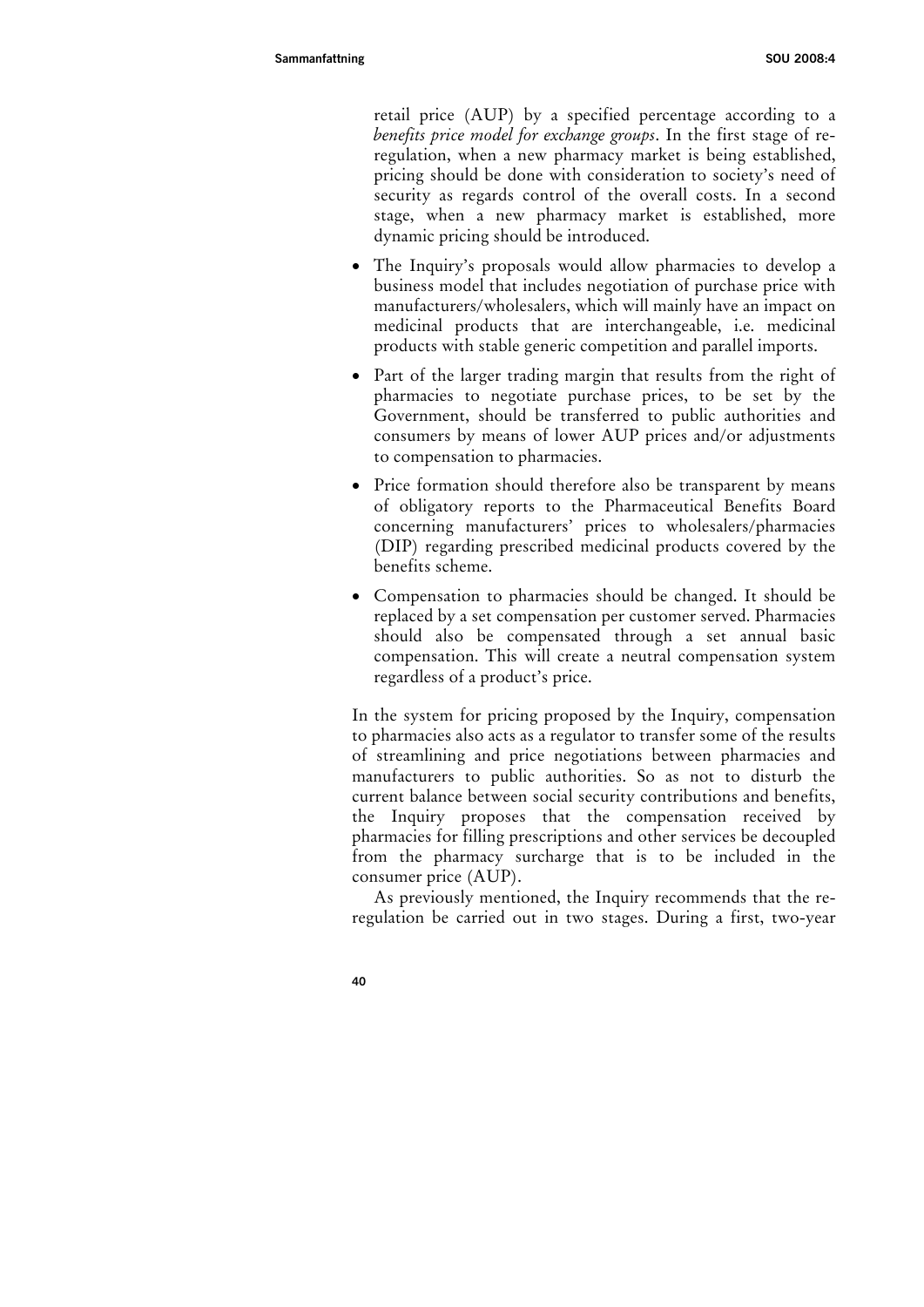introductory stage, the Inquiry proposes a number of robust, tested mechanisms that will provide public authorities with good control over developments. During this phase, when the new market is being established, more sustainable and dynamic mechanisms should be developed that take note of the actual market situation that is evolving.

This kind of mechanism is a model that is sustainable over time, which means that some of the larger trading margin that pharmacies can negotiate should be of benefit to public authorities and consumers. The Inquiry presents some recommendations that can be put to use during a two-year introductory stage, but suggests that the Government commission a report and take a decision on a general mechanism to be used after that period.

## **Permission to conduct retail trade in medicinal products**

The Inquiry proposes that business operators who intend to conduct retail trade in medicinal products should apply to the Medical Products Agency for a licence for the enterprise. A licence of this kind should be valid indefinitely and entail a general right to conduct retail trade in medicinal products. Accordingly, a licence for each individual pharmacy should not be required. There should, however, be an obligation for the licence holder to report where pharmacies will be located to the Medical Products Agency. Reports should also be made as to who will be responsible for medicinal products and when significant changes are made in the enterprise.

It is the Inquiry's assessment that a person who applies for a licence to conduct retail trade in medicinal products should not be required to have pharmaceutical qualifications. There should, however, be staff with pharmaceutical qualifications on the pharmacy premises during opening hours, and all pharmacies should have access to someone who is responsible for medicinal products and who sees to it that the enterprise is conducted in accordance with the regulations that apply to the sale and handling of medicinal products. The person who is responsible for medicinal products should be a pharmacist or someone with pharmaceutical training who has sufficient qualifications and experience for the task. As a rule, a person who is responsible for medicinal products should have responsibility for at most three pharmacies.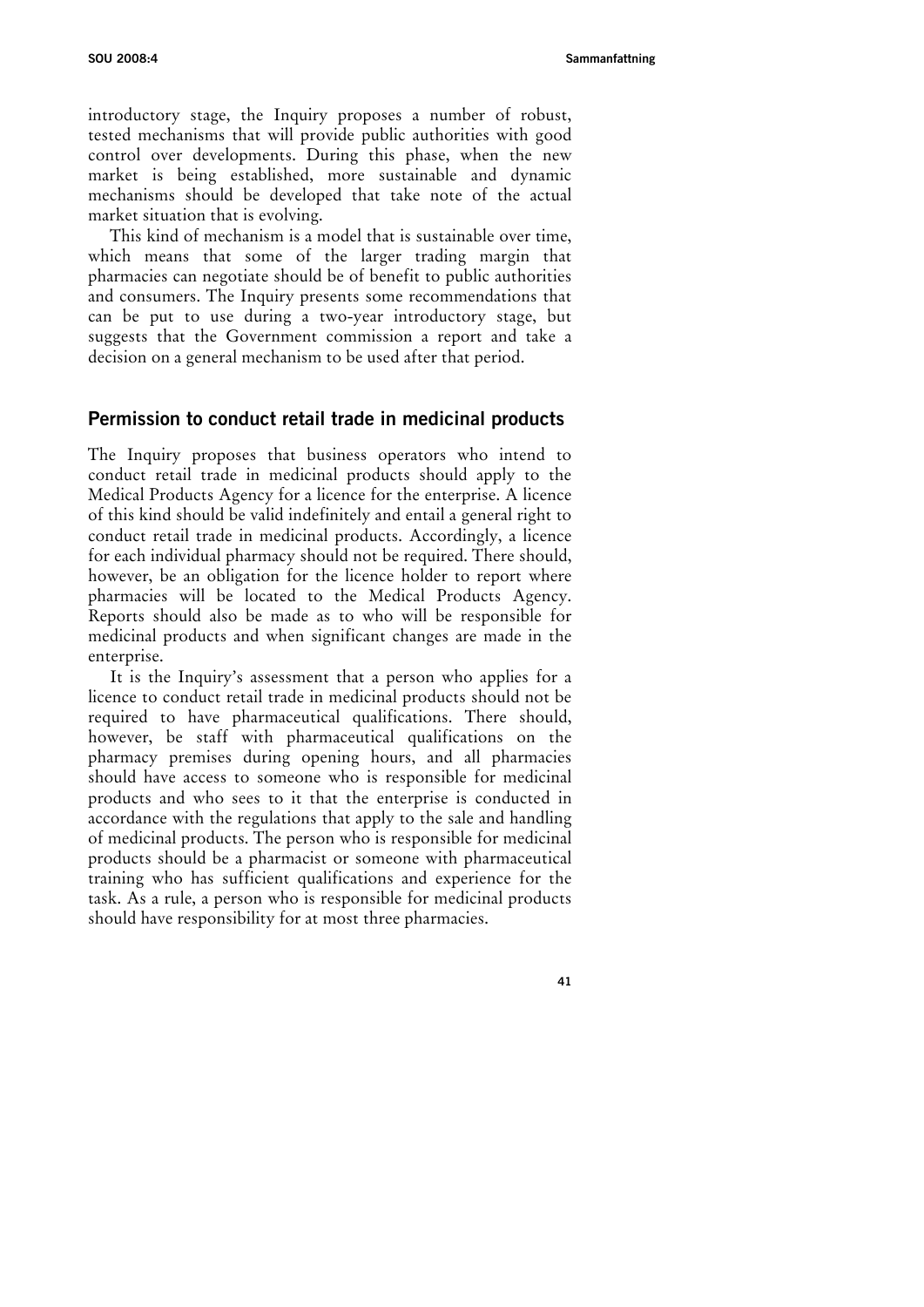The Inquiry considers that, in connection with a re-regulation of the pharmacy market, there is a risk that there may be a shortage of pharmacists and that measures should be taken to avoid a shortage of this kind.

Under certain conditions, it should be possible to revoke a licence. Conducting retail trade in medicinal products without a licence and neglecting to submit an application to the Medical Products Agency should be punishable. A person who applies for a licence should pay an application fee, in an amount determined by the Government.

## **Obstacles to ownership of a pharmacy**

For various reasons, primarily in the interest of protecting public health and maintaining low costs for medicinal products, there should be restrictions as to who should be eligible for a licence to conduct retail trade in medicinal products. The Inquiry proposes that the following should not be eligible for a licence:

- manufacturers of medicinal products, except where manufacturing refers to mechanical dose dispensing, manufacturing of extemporaneous preparations or manufacturing of preparations to be kept in stock,
- the marketing authorisation holder of a medicinal product, and
- prescribers.

Nor should some legal persons who, typically, have strong common interests with the aforementioned actors, such as parent and subsidiary companies, be eligible for a licence to conduct retail trade in medicinal products. The Government, or an authority designated by the Government, should be allowed to grant exemptions from these restrictions if there are special grounds for doing so.

## **Supervision and control**

The Medical Products Agency should have supervision over retail trade in medicinal products. As is presently the case, pharmacy staff should be under the supervision of the National Board of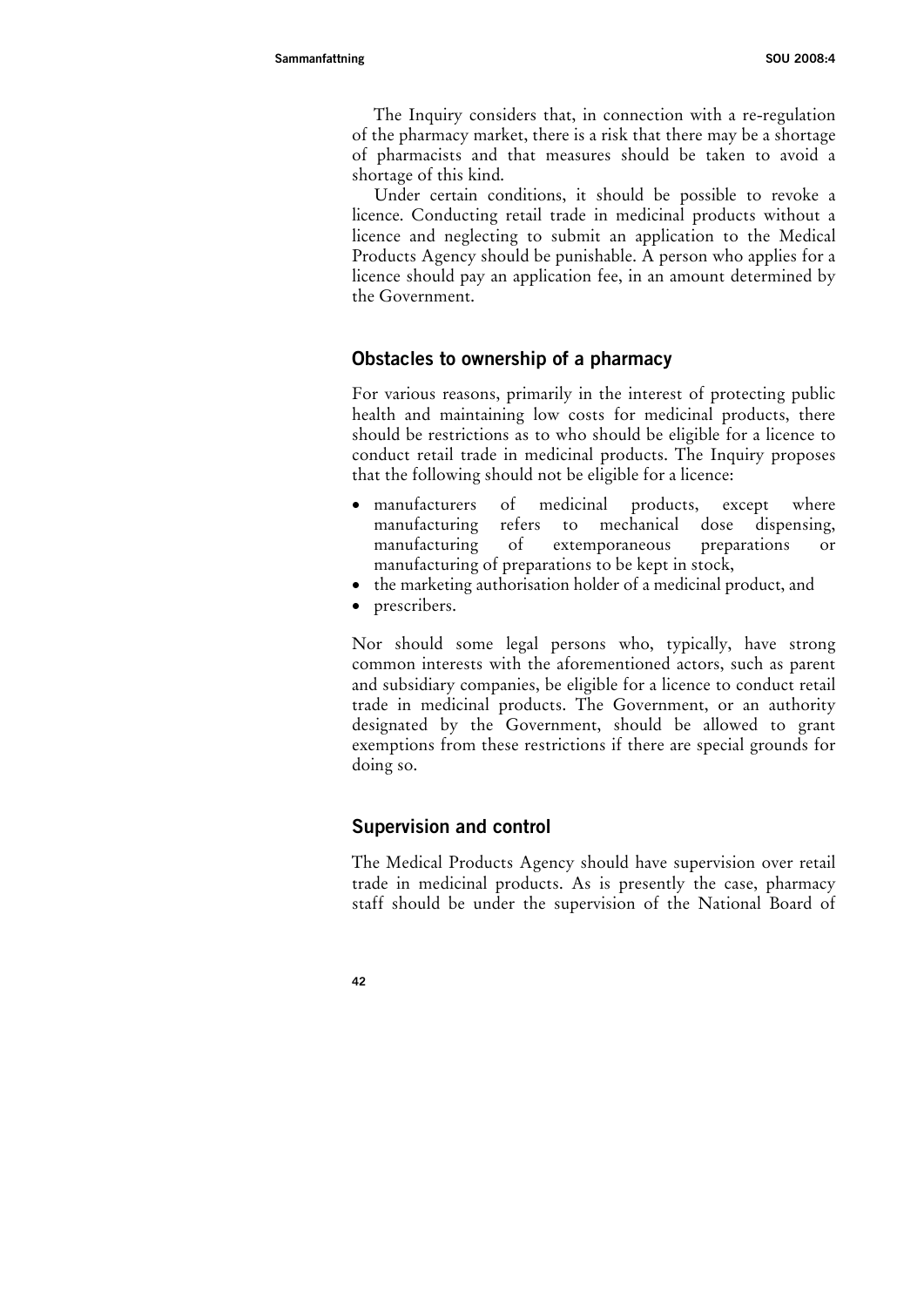Health and Welfare. Supervision by the Medical Products Agency should be financed by an annual fee charged to licence holders.

With the aim of both facilitating and streamlining supervision by the Medical Products Agency and ensuring the quality of the sale and the handling of medicinal products, the Inquiry proposes that each licence holder should exercise their own supervision of the sale and handling of medicinal products and implement a control programme of their own that is suitable to their enterprise.

# **Requirements concerning pharmacy premises, equipment etc.**

Pharmacy premises should be designed, furnished and equipped so that they are suitable to their purpose and in such a way as to secure a high level of security and good quality in the enterprise. The Government or the Medical Products Agency may issue further regulations on this issue.

# **Supply of medicinal products (accessibility)**

The Inquiry proposes that pharmacies should have an obligation to be able to provide all prescribed medicinal and other products. When it is possible to exchange a medicinal product, the pharmacist should fill a prescription with an interchangeable product instead of the product prescribed. The pharmacist should provide the prescribed medicinal product if the prescriber opposes an exchange or if the consumer chooses to purchase the product prescribed.

Pharmacies should not be obligated to provide all nonprescription medicinal products. Nor should there be an obligation for pharmacies to be able to deliver medicinal products from a distance throughout the country or to have pharmacy agents.

As long as no part of Apoteket AB has been sold and the company has a completely dominant position in the market, the company should be required to maintain the national pharmacy coverage at its present level. In connection with the sale of parts of Apoteket AB, new actors in the market should be required to assume responsibility for pharmacy coverage. The responsibility for pharmacy coverage should be limited in time for both Apoteket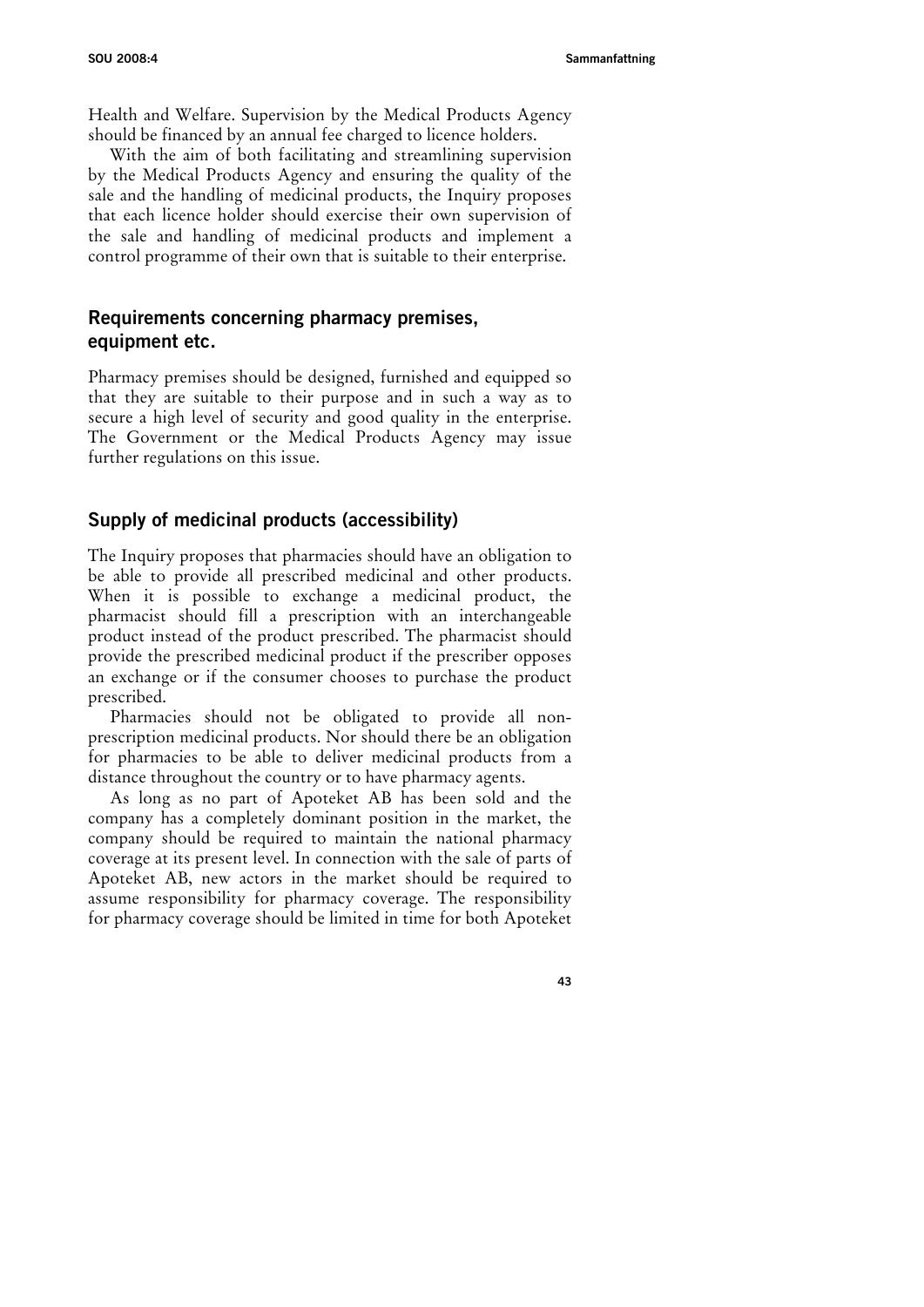AB and other actors. After a certain period of time consideration should again be given to whether special measures are required in order to satisfy the supply of medicinal products.

The Inquiry does not propose any regulations on the longest acceptable period of time for pharmacies to provide medicinal products or on pharmacy opening hours, range of products or stock capacity.

# **IT infrastructure**

In 2008, a transitional solution should be set up that involves separating the databases, registers and systems that are proposed to be accessible to all pharmacies from Apoteket AB and temporarily placing them in a newly-formed subsidiary. Before the end of 2008, the subsidiary should be detached from Apoteket AB so that as of 1 January 2009 it is an independent wholly state-owned company, here called Apotekens Servicebolag AB. Further consideration should be given to the specific details as to how this should be done.

Apotekens Servicebolag AB should assume responsibility over personal data for the prescription register and the list of medicinal products from Apoteket AB. Apotekens Servicebolag AB should also assume responsibility for the high-cost protection database, the prescription mailbox for electronic prescriptions, the prescription register for electronically saved prescriptions, the dose database and the consent register. The company should also assume Apoteket AB's responsibility for the register of workplace codes.

The field of application for the Prescription Register Act (1996:1156) should be expanded to include all medicinal products and other products that are prescribed for people, regardless of whether or not they are covered by the Act on Pharmaceutical Benefits, etc. (2002:160). The personal data in the prescription register should also be available for use in dispensing medicinal products and other products that are prescribed. Further, the prescription register should be available for use when registering electronic prescriptions.

As regards purchases of prescription medicinal products, each pharmacy should instantly provide information electronically regarding such matters as the day of purchase, product, amount, dose, cost and cost reduction according to the Act on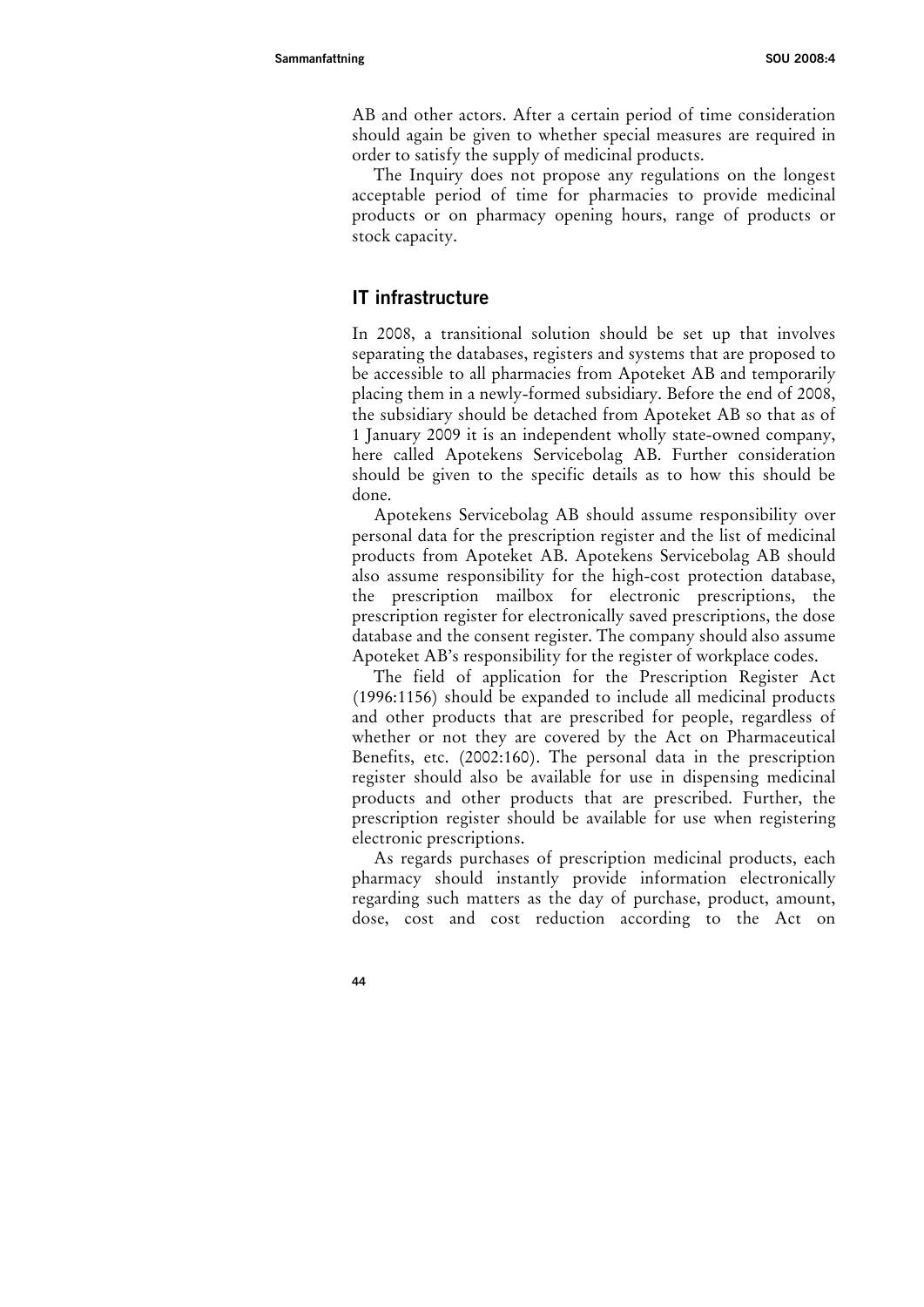Pharmaceutical Benefits etc., reason for the prescription, the patient's name and personal identity number. Every pharmacy should have the technical equipment necessary so that the information can be transferred in this manner. If a pharmacy does not report this information or if it does not have the technical equipment necessary for submitting reports in the prescribed manner, the licence to operate a pharmacy may be revoked.

The provisions on the obligation to provide information regarding Apotekens Servicebolag AB should be included in the Prescription Register Act. Dispensing staff at pharmacies should have direct access in the prescription register to information on dispensing medicinal products and other products that have been prescribed, background data for high cost protection and dose prescriptions, iterative prescriptions and electronic prescriptions. Regarding the list of medicinal products, information should only be provided to a pharmacist at a pharmacy, as is the case at present.

It is proposed that special provisions be set for Apotekens Servicebolag AB and pharmacies regarding assigning authorisation and access controls. Special obligations to observe confidentiality are proposed for Apotekens Servicebolag AB staff.

Each pharmacy should deliver statistics regarding all sales of medicinal products and certain other products. Anyone who sells medicinal products to those responsible for medical services, hospitals or other medical institutions should provide statistics of this. The same should apply to all sales of vaccines and serums. If the obligation to provide information is not fulfilled the licence to conduct trade in medicinal products may be revoked.

Apotekens Servicebolag AB should take over responsibility for the compilation of national pharmaceutical statistics which at present rests with Apoteket AB. The obligation to supply information to authorities and county councils which at present is the responsibility of Apoteket AB should instead rest with Apotekens Servicebolag AB.

The Inquiry considers that the establishment of a special law on internal handling of personal data at pharmacies should be considered.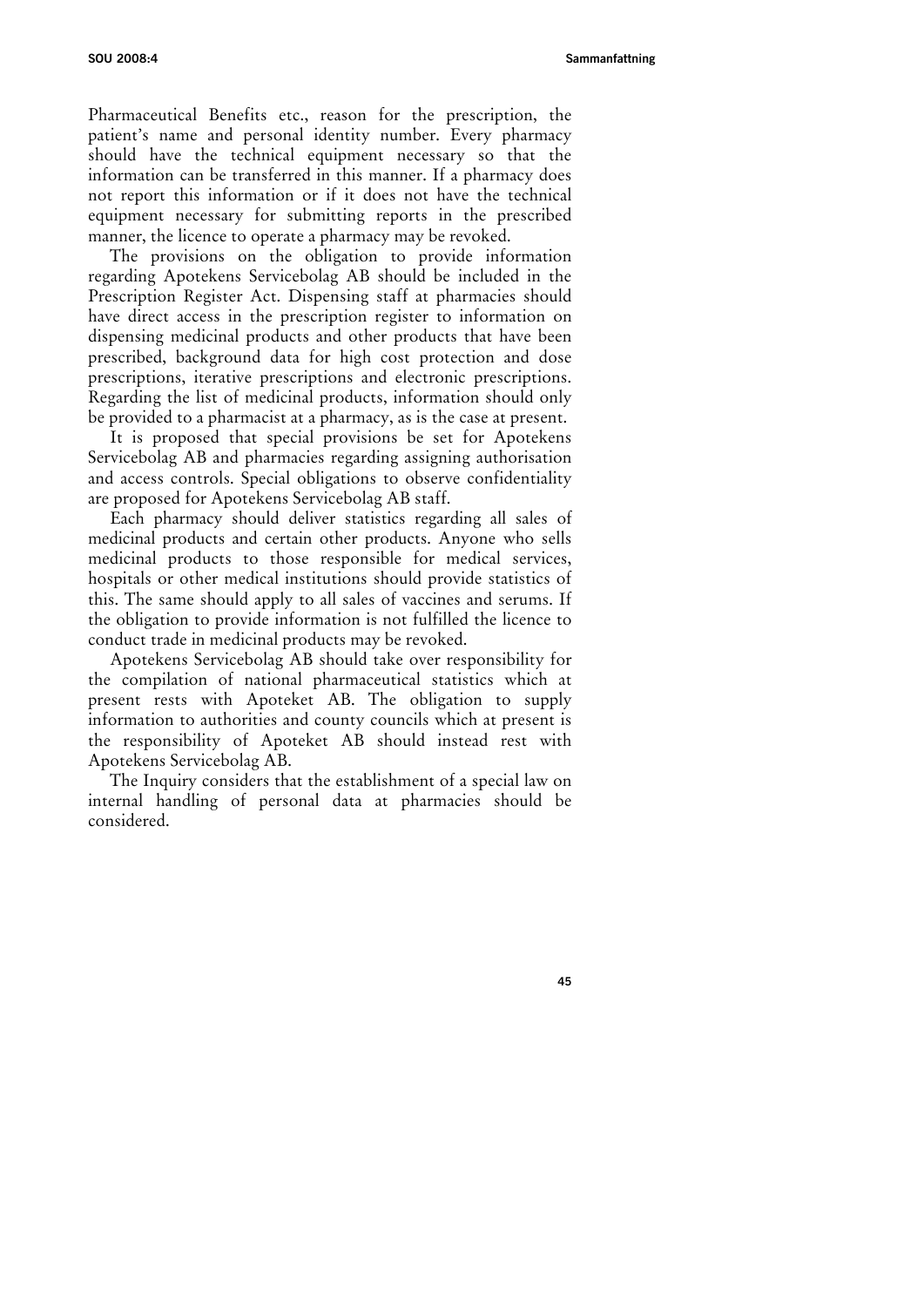# **Some services and functions that are currently provided by Apoteket AB**

Apoteket AB is currently responsible for certain services and functions that will also be needed in a re-regulated pharmacy market. The Inquiry has presented proposals as to how these are to be provided and how to ensure that these services are available even after the pharmacy market has been changed.

Every pharmacy should be able to offer customers part payment of medicinal products and other products covered by the Act on Pharmaceutical Benefits, etc. Pharmacies should be able to determine the details of how the system of part payments is to be designed, with the stipulation that the client must have the right to pay off the debt in regular instalments over a one-year period. The part payment systems should be financed by the pharmacies.

Each pharmacy and wholesaler should have a printed method for processing complaints and an effective system for discontinuation of medicinal products.

Upon request, pharmacies should be able to issue 'Schengen certificates', i.e. a certificate to allow the transport of narcotic preparations for medical treatment in the Schengen area.

As is the case at present, each pharmacy should provide information and advice on medicinal products, the use of medicinal products and self-care products to private customers that is adapted to the needs of the individual and producer-independent. Unlike today, however, the Inquiry considers that there should not be an obligation for pharmacies to provide information to prescribers. It is considered that information of this kind can be provided through channels other than pharmacies.

Every pharmacy should accept discarded medicinal products from the public and arrange for their transport to processing facilities. Every pharmacy should also provide information to the public on why discarded medicinal products should be handed in and where this can be done.

Apoteket AB should no longer have the task of operating the Swedish Poisons Information Centre. It should instead be operated in the form of a limited company as a subsidiary to SOS Alarm Sverige AB, of which the state owns one half and municipalities and county councils own the other half. The activities of the Swedish Poisons Information Centre should be regulated in an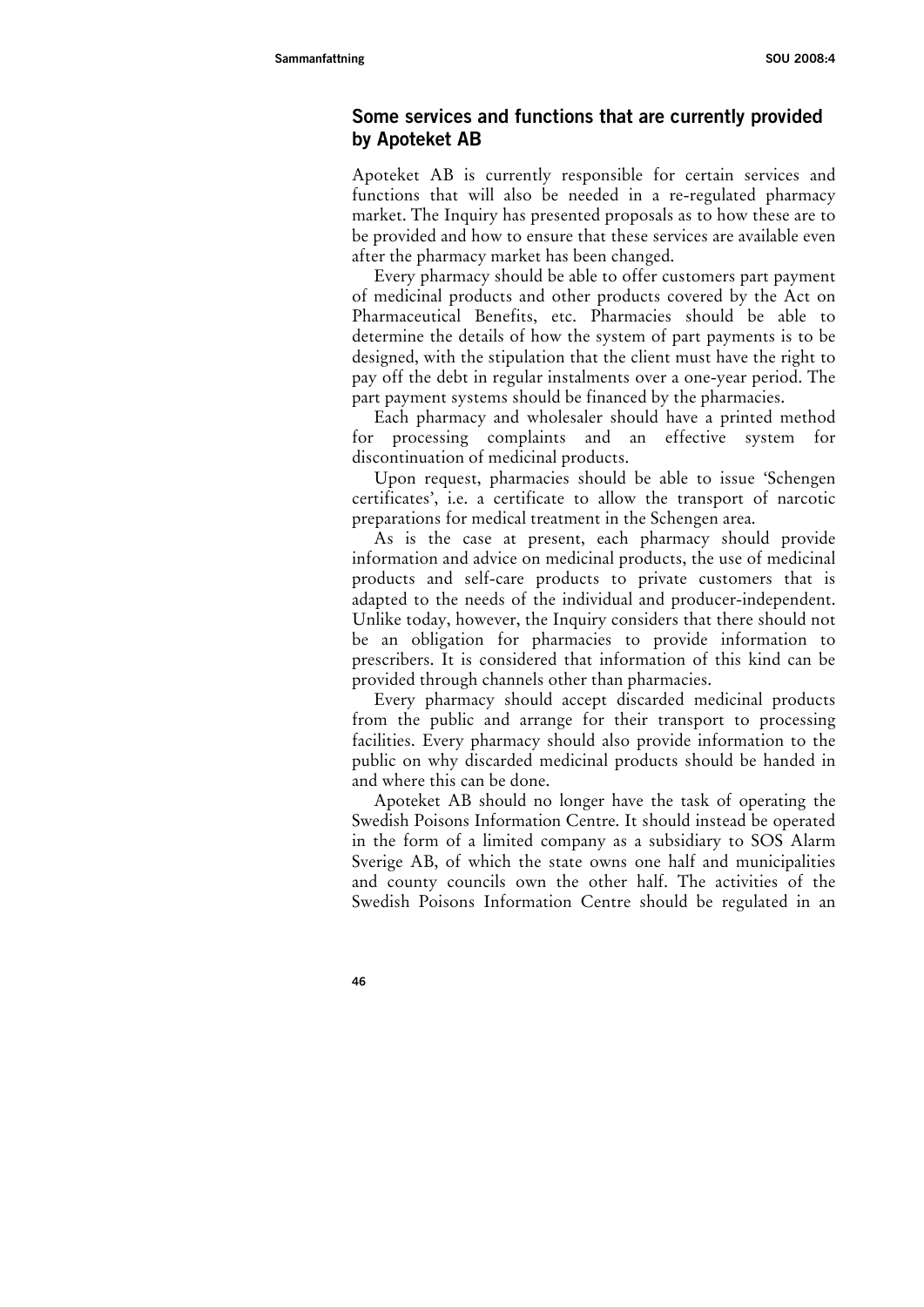agreement between the state and the company, and financed through compensation from the state.

In a re-regulated pharmacy market, the responsibility of Apoteket AB for the provision of certain vaccines and antidotes, and the provision of medicinal products to Sweden's total defence, should be procured by the National Board of Health and Welfare, the Swedish Armed Forces or other relevant government agencies.

#### **Dose dispensing**

The basic requirement for carrying out mechanical dose dispensing is a manufacturing licence issued by the Medical Products Agency. The Inquiry proposes that, if certain requirements are met, parties who conduct retail trade in medicinal products should instead be eligible for a special licence for mechanical dose dispensing at pharmacies, issued by the Medical Products Agency. Neither a manufacturing licence nor a special licence is required for mechanical dose dispensing.

A licence should entail the general right to conduct mechanical dose dispensing. It should be valid indefinitely. The licence holder should report to the Medical Products Agency where mechanical dose dispensing will be conducted and any significant changes in the enterprise. Failure to submit a report of this kind within the prescribed period of time should possibly lead to the revocation of the licence to conduct mechanical dose dispensing. It should also be possible to revoke the licence when certain other conditions exist. It should be punishable to intentionally or through negligence conduct mechanical dose dispensing without a licence, or to neglect to report where mechanical dose dispensing will be conducted and any significant changes in the enterprise.

# **Provision of extemporaneous and licensed medicinal products**

Every pharmacy should be able to provide all prescribed extemporaneous and licensed medicinal products. It should not be required that every pharmacy be able to manufacture extemporaneous medicinal products on their own.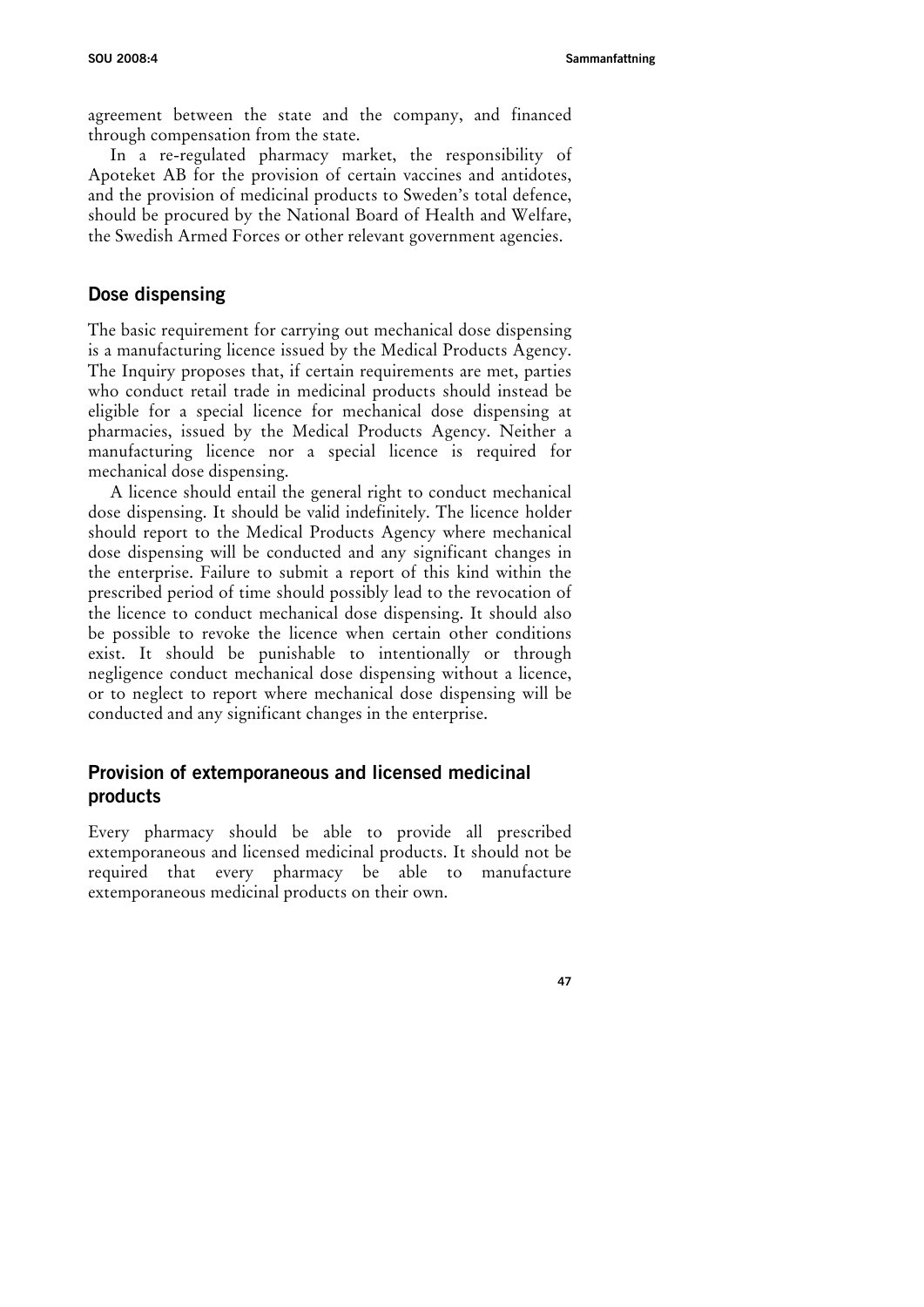Within the framework of what is regulated by the Medical Products Agency, pharmacies should be able to decide on their own how the organisation of production, distribution and provision of extemporaneous and licensed medicinal products is to be arranged. Pharmacies themselves should be responsible for financing.

So as to ensure access to extemporaneous medicinal products in a re-regulated market, Apoteket AB should be obligated to manufacture and, at cost price, deliver extemporaneous medicinal products to pharmacies during a transitional period.

## **Distance commerce with medicinal products**

It is proposed that no restrictions be established as to which medicinal products may be the object of distance commerce. Accordingly, both prescription and non-prescription medicinal products should be available for purchase from a distance.

Pharmacies should be responsible for ensuring that processing of distance commerce is conducted in such as way that the preparation does not harm people, property or the environment, and that the quality of the preparation is not impaired.

The pharmacy should be responsible for ensuring that the dispensing of medicinal products following a distance order is arranged so that it is equally as secure as dispensing of medicinal products at pharmacies.

# **Age limits for purchasing non-prescription medicinal products and authorisation certification**

An age limit regulated by law should not be introduced for the purchase of non-prescription human and veterinary medicinal products. The primary reasons for this are that an age limit would infringe upon the possibilities for young people to engage in selfcare and involve the risk of young people not having access to treatment when necessary or that treatment is unnecessarily delayed. The need to protect young people whose intention is take an overdose of medicinal products should be met in another manner.

In a second stage of its work, the Inquiry will present proposals on allowing the sale of a limited range of non-prescription